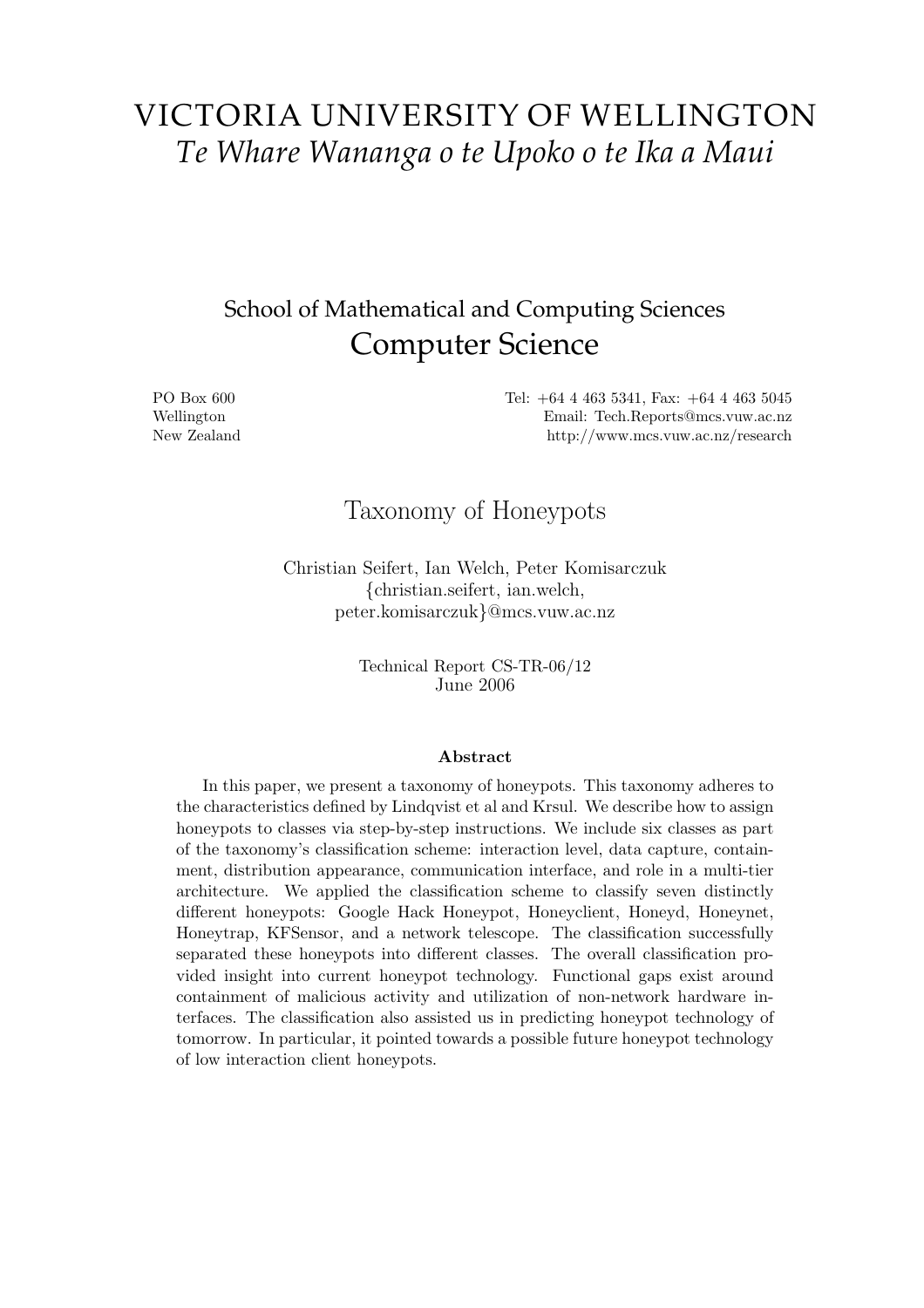# 1 Introduction

A honeypot is a security device that is designed to lure malicious activity to itself. Capturing such malicious activity allows for studying it to understand the operations and motivation of attackers, and subsequently helps to better secure computers and networks. A honeypot does not have any production value. "It's a security resource whose value lies in being probed, attacked, or compromised" [16]. Since it does not have any production value, any new activities or network traffic that comes from the honeypot indicate that a honeypot has been successfully compromised. As such, a compromise is very easy to detect on honeypots. False positives, as commonly found on traditional intrusion detection systems, do not exist on honeypots.

Honeypots' origins can be traced far back to military concepts and usage, but first appeared in the area of computer security in the 80s. Stoll describes the hunt of a hacker in 1986 [17]. For the purpose of monitoring the intruder on the live systems, Stoll and his colleagues provided "bait", fake military reports, to lure the attacker into a particular area of their system. While this was not the honeypot that we know today, it was the first attempt of "catching flies with honey". The initial honeypot that made use of a simulated environment was described by Cheswick in his account of tracking the Dutch hacker Berferd in 1991 [10]. In the late 90s, attempts to lure and observe attackers moved to the mainstream with the introduction of various tools [11, 1, 6] and commercial products [5, 3].

The tools that have been developed are labeled differently from the term honeypot. Examples are Honeyclient, Honeymonkey, Honeywall, Honeynet, and Honeyfarm. Despite the different labels, which attempt to express a tool category or simply provide a name the specific tool, we refer to all of them under one term for the purpose of this paper. We refer to all as honeypot systems as they adhere to Spitzner's definition above.

In this paper, we present a taxonomy for honeypot systems. We believe a taxonomy for honeypots is important so they can be studied in the research community efficiently. It allows researchers to agree on the object of study, allows for focus of specific areas within the object of study, and provides a framework for communication of research around honeypots. As increased understanding results from this classification, it will lead to improved design and development of honeypot technology. Currently no sufficient taxonomy in the area of honeypots exists, which hinders the advancement of the honeypot research field.

In the next section 2, we review the definition of taxonomy and different types of taxonomies that exist. Further, we summarize the characteristics of a good classification scheme, which we apply to the classification scheme that we present in section 4. We review related work in section 3 and apply our classification scheme to existing honeypot technology in section 5. In section 5.8, we review the results of the classification and present the insights obtained from it followed by a discussion in section 6 around some issues we encountered during the classification. We conclude in section 7 and point out some future work in section 8.

# 2 Characteristics of Taxonomies

Taxonomy is the theoretical study of classification, but can also refer to the specific classification or the underlying principal of the classification. The classification scheme of a taxonomy consists of classes with values to which objects of study are mapped, depending on the objects' characteristics. The means of assigning the object to a class value is also referred to as classification. Classes of a classification scheme are usually arranged hierarchically, but may also be arranged in other relationship schemes. Classifications based on empirical data are called a posteriori classifications, whereas classifications that are created without empirical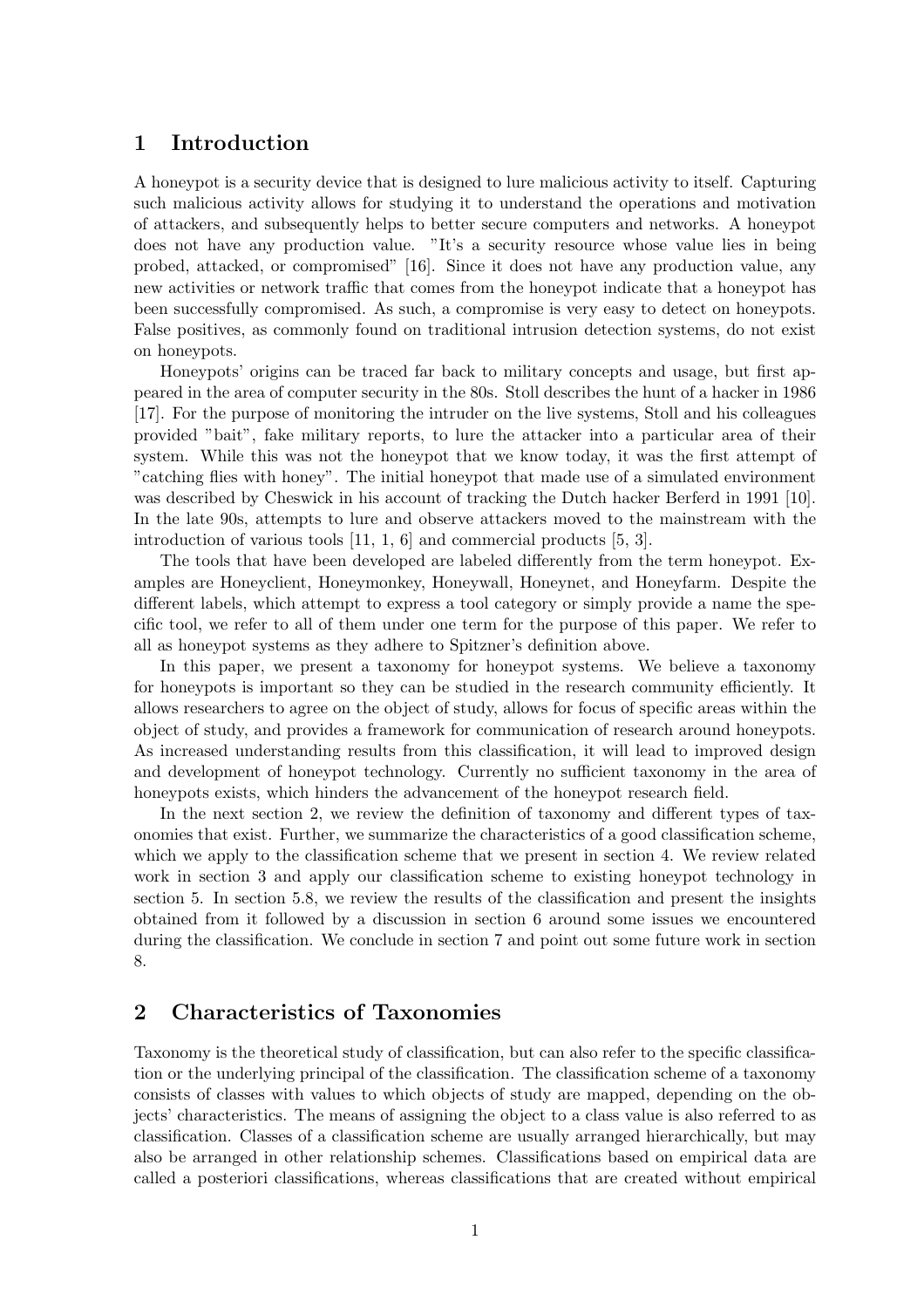data are called a priori classifications. We will be creating our honeypot classifications based on data obtained through experimentation; as such, we will follow a posteriori classification.

Krsul and Lindqvist et al determined that any taxonomy should hold to specific properties [14, 13]. We have combined these properties in a comprehensive list that we adhere to for the taxonomy presented in this paper:

- Comprehensible The taxonomy should be easily understood even by people without expert knowledge.
- Conforming The terminology of the taxonomy should comply with commonly accepted terminology of the field of study.
- Useful The taxonomy should gain insight in the field of study.
- Determinism -The method of assigning an object to a class should be clearly defined.
- Objectivity Observable value of a class should lead to unambiguous classifications.
- Repeatability Classifications should lead to same results independent of who performs the classification.
- Exhaustive All classes, taken together, allow classifying all objects of study.
- Mutually Exclusive A class value of one class does not influence classification of other classes, as classes do not overlap.
- Specificity The values of a class must be unique and unambiguous.

## 3 Related Work

One purpose of honeypots is to detect intrusions. As such, honeypots closely relate to intrusion detection systems. Debar et al present a taxonomy of intrusion detection systems [12] which was later expanded upon by Axelsson [8]. They propose a classification on various aspects of the detection principle of an intrusion detection system, as well as system characteristics such as time of detection, granularity of data processing, source of audit data, response to the intrusion, location of data processing and data collection, security, and degree of inter-operability. If this taxonomy were applied to classify a high interaction honeypot, such as Honeynet, and a low interaction honeypot, such as Honeyd, it would result in the same classification for both as there is no differentiating class identified by Debar et al and Axelsson. The property of usefulness would not be met; therefore, this taxonomy cannot be applied to honeypots.

Undercoffer et al present an ontology for intrusion detection, the basis of which is a taxonomy for classifying attacks [18]. Attack consequence, location, and means are the main classes of the proposed taxonomy. Since honeypots deal with the same attacks that intrusion detection systems are raising alerts on, Undercoffer et al's ontology can also be applied to attacks experienced by honeypots. However, this ontology does not allow for classification of honeypots themselves.

Zhang et al presented the first taxonomy on honeypots [21]. The class security goal is the sole class of their taxonomy. There are four values presented for this class: prevention, detection, reaction, and research. A honeypot that acts as a decoy is classified with a security goal of prevention. It lures attackers to itself, therefore preventing attacks on the real production systems. A honeypot simply tasked with capturing and alerting on intrusions is classified with a security goal of *detection*. If such a system mirrors a production environment and its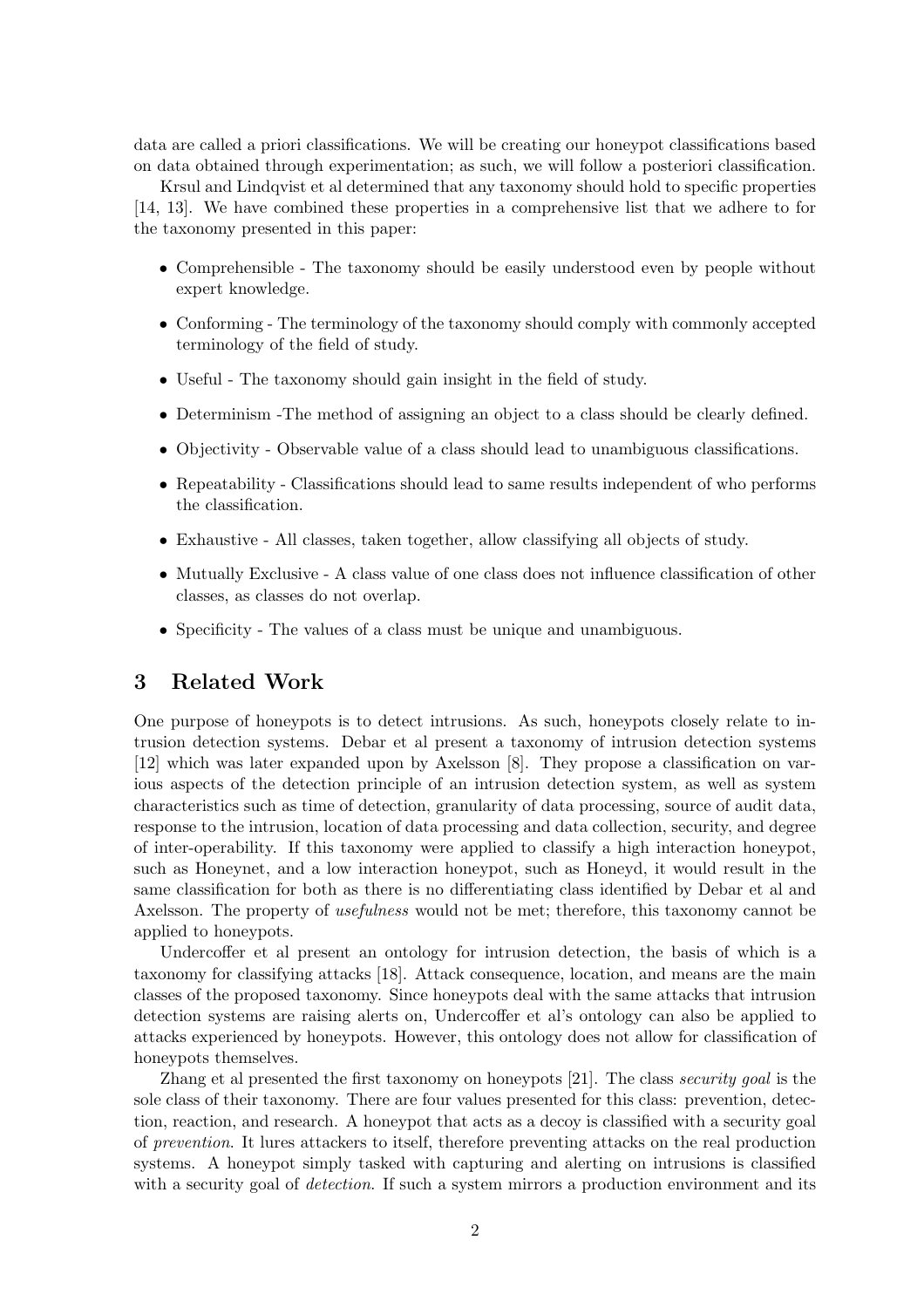primary purpose is forensic analysis of the honeypot to find the cause of an attack and patch the vulnerability, it is classified with a reaction security goal. Last, research security goal is placed on any honeypots whose results are used to understand the tactics, motivation, and tools of attackers.

Zhang et al's taxonomy is insufficient as it solely focuses on the security goals of honeypots. It is too narrow to classify honeypot technology as it would fail to classify diverse honeypots differently. The taxonomy, as a result, would not increase insight into the study of honeypot technology. If the authors' intent was to only understand the security goal of honeypots, we believe their taxonomy fails several essential properties of taxonomies as outlined in section 2. The values within the class are not mutually exclusive. A honeypot with the security goal of detection might also fill the security goal of prevention. Further, the security goal is not easily observable as a deployed honeypot does not contain information about its security goal. As a result, the classification is subjective and is likely to differ as the object of study is classified repeatedly.

# 4 Classification Scheme

In this section, we present the classification scheme of our taxonomy of honeypots. With each class that our scheme contains, we describe the class with its possible values in common honeypot terminology, along with a methodology of how to assign the object of study to the class. The six classes for our classification scheme are interaction level, data capture, containment, distribution appearance, communication interface, and role in a multi-tier architecture. A few classes may allow an object to be mapped to multiple values of the class. This is not because the values are ambiguous or overlap, but rather because the honeypot implements several strategies. In case the honeypot should be assigned to one value only, we mention so in the class description.

Classification of a honeypot is performed by observing the honeypot's behavior based on test cases the taxonomist devises according to the methodology presented in this section. As a result, classification could differ depending on the test cases that are used by the taxonomist. We believe the likelihood of such a scenario is low, as the defined functionality of a system should lead to the creation of similar test cases to observe the behavior of a honeypot if accepted test case creation methodology is followed. As such, even though we are faced with some variance in test cases, the resulting classification should be identical. Further, as test cases are being created and shared within the research community, this variance is likely to decrease resulting in identical test cases and therefore identical classification.

Figure 1 depicts a graphical representation of the classification scheme. The nodes in solid boxes represent the classes, whereas child nodes with dashed boxes represent possible values for the class. A potential hierarchical relationship between classes would be depicted by the child node consisting of another class (solid box) in which the label of the edge to this child node would represent the selected value for the class. Although the graphical representation of the classification scheme supports hierarchical relationships, the current scheme does not contain any. Instead, the classification scheme is flat in which all classes apply for all objects of study.

## 4.1 Interaction Level

#### 4.1.1 Description

Interaction level describes whether the exposed functionality of a honeypot is limited in some way, which is usually the case for honeypots that simulate services. Low and high are the two possible values for interaction level: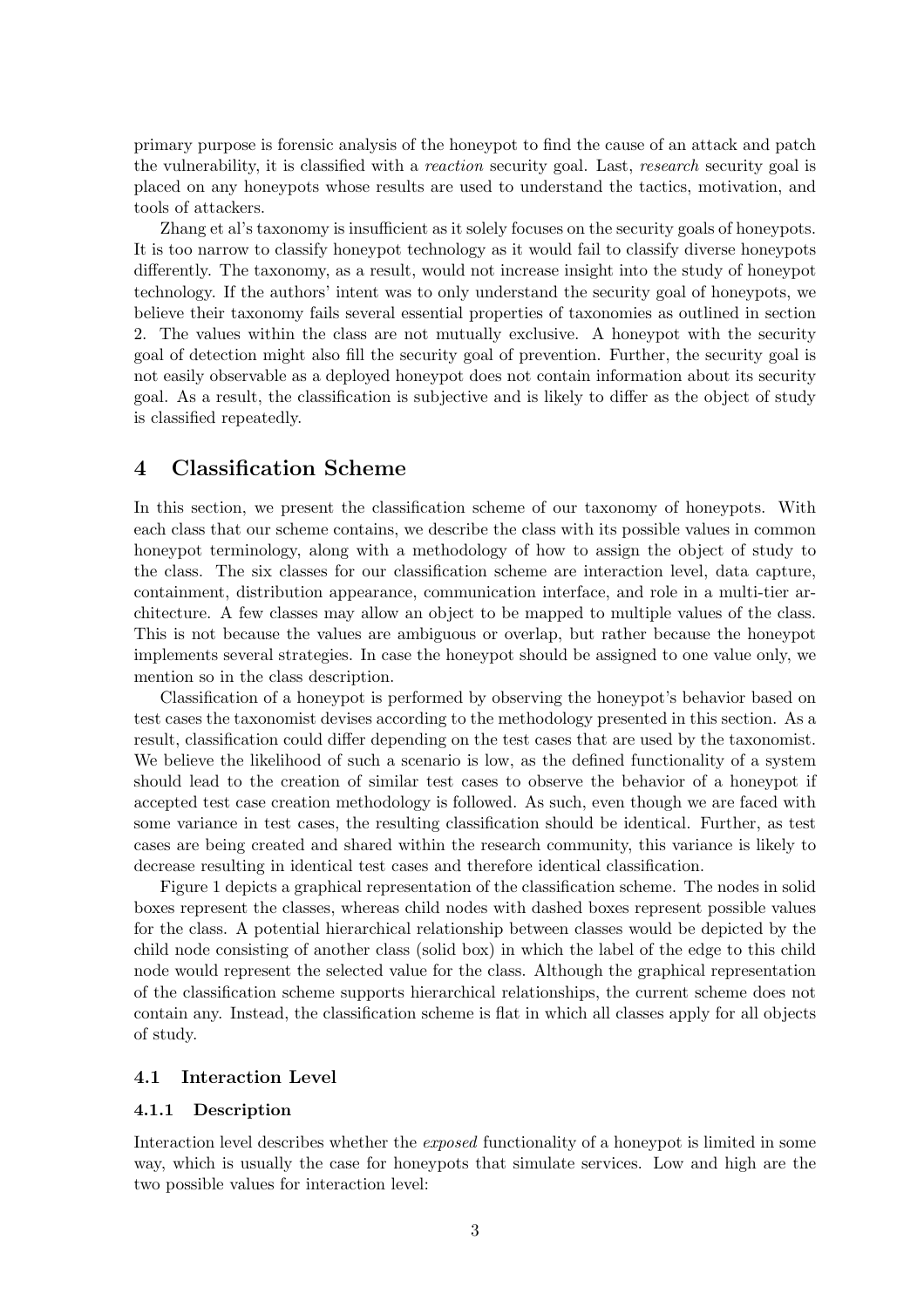

Figure 1: Honeypot Taxonomy

- High High interaction level describes that exposed functionality of the honeypot is not limited.
- Low Low interaction level corresponds to exposed functionality being limited. For example, a simulated SSH server of a honeypot is not able to authenticate against a valid login/password combination and allow for further interaction after successful authentication.

Some honeypots artificially limit their functionality in order to prevent malicious activity from spreading to other systems (see containment in section 4.3). Such limitations are not taken into account for describing the interaction level of a honeypot. Even though a honeypot might limit the functionality as part of its containment strategy, if no other functional limitations exist, the honeypot would still be classified with a high interaction level.

## 4.1.2 Classification Method

To classify the honeypot's interaction level, the taxonomist needs to demonstrate that the functionality that is available to the user of the system is limited. This is best done by comparing the exposed functionality of the honeypot to a corresponding non-honeypot system. Different functional behavior between these systems would sufficiently demonstrate functional limitation of the honeypot. This would result in a classification of a low interaction level. If the taxonomist were not able to demonstrate functional limitations of the honeypot, the honeypot would be classified with a high interaction level.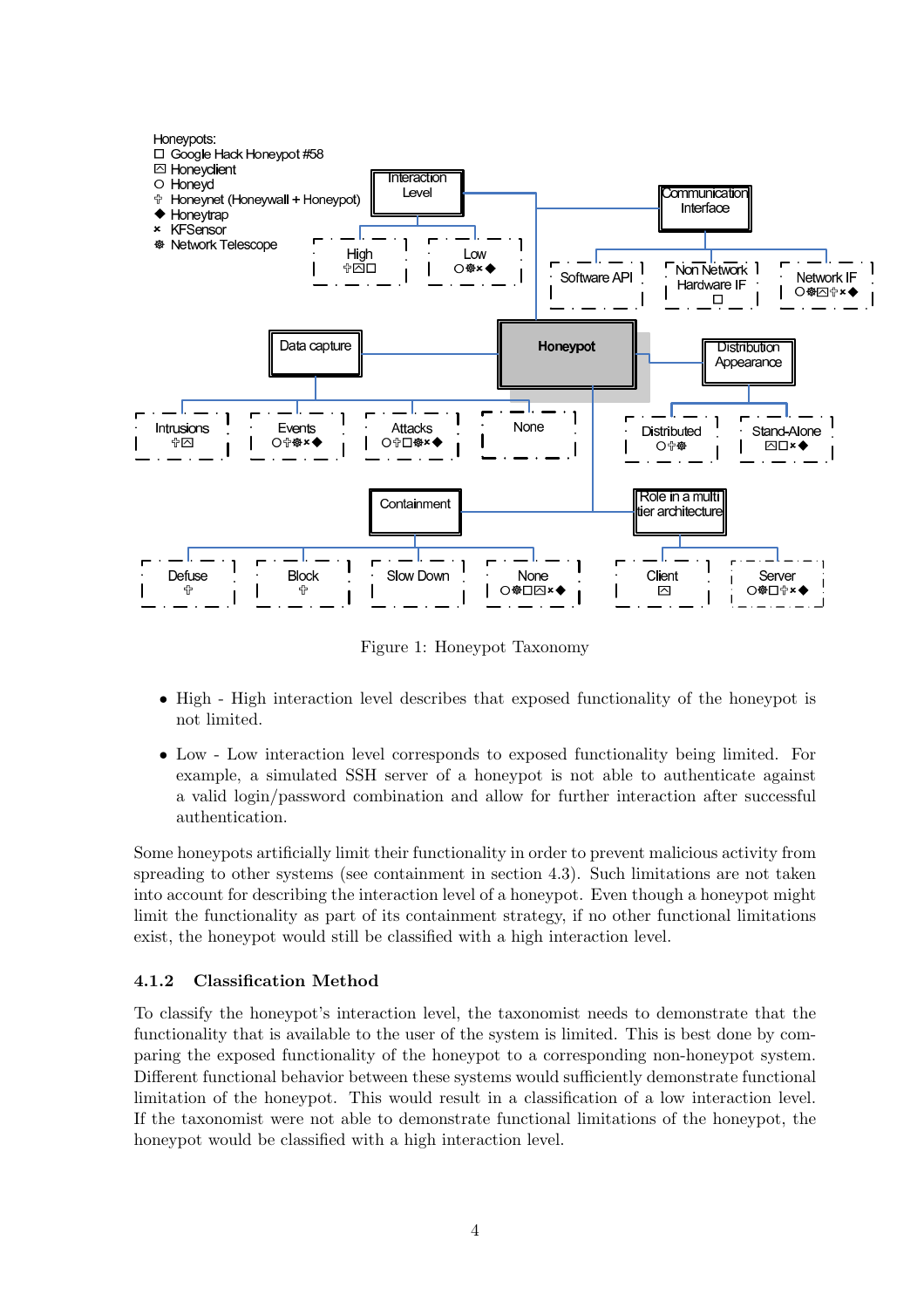# 4.2 Data Capture

# 4.2.1 Description

Data capture describes the type of data a honeypot is able to capture. This class is not concerned with the technical aspects of the data that is being collected (tcpdump, log file, etc), but rather the type of data from an attack point of view. We borrow the possible values from the terminology used in MAFTIA taxonomy of intrusion detection systems and attacks [9]. The values for this class are events, attacks, intrusions, and none:

- Events The honeypot collects data about something that has happened or took place; a change in state
- Attacks The honeypot collects malicious activity threatening the security policy; a malicious external fault.
- Intrusions The honeypot collects activity threatening the security policy that leads to a security failure i.e. a security policy violation; a malicious external fault that leads to failure.
- None The honeypot does not collect events, attacks, or intrusions.

Whether the honeypot correctly tags the collected data along these lines is irrelevant for classification. Correctly labeling the collected data is left to the data analysis component of a honeypot, which is not part of the presented classification scheme. Since honeypots are able to collect several types of data, honeypot assignment can occur to multiple values of this class.

# 4.2.2 Classification Method

To determine the type of data a honeypot captures, the taxonomist needs to expose the honeypot to each type of data: an event, an attack, and an intrusion. Demonstration of collection of the data type by the honeypot or some supporting system belonging to the honeypot (e.g. a honeywall) would cause a classification of the corresponding data type. In case, collection of an event, attack, or intrusion cannot be demonstrated, the classification of data capture will be none. All three data types need to be examined for a complete classification.

## 4.3 Containment

# 4.3.1 Description

Attacks might spread from a honeypot to other systems. Containment classifies the measures a honeypot takes to defend against malicious activity spreading from itself. Possible values for this class are block, defuse, slow down, and none:

- Block Attacker's actions are identified and blocked. The attack never reaches the target.
- Defuse Attacker's actions are permitted, but are defused. The attack reaches the target, but is manipulated in a way that it fails against the target.
- Slow Down Attacker is slowed down in his actions of spreading malicious activity.
- None No action is taken to limit the intruder's spread of malicious activity against other systems.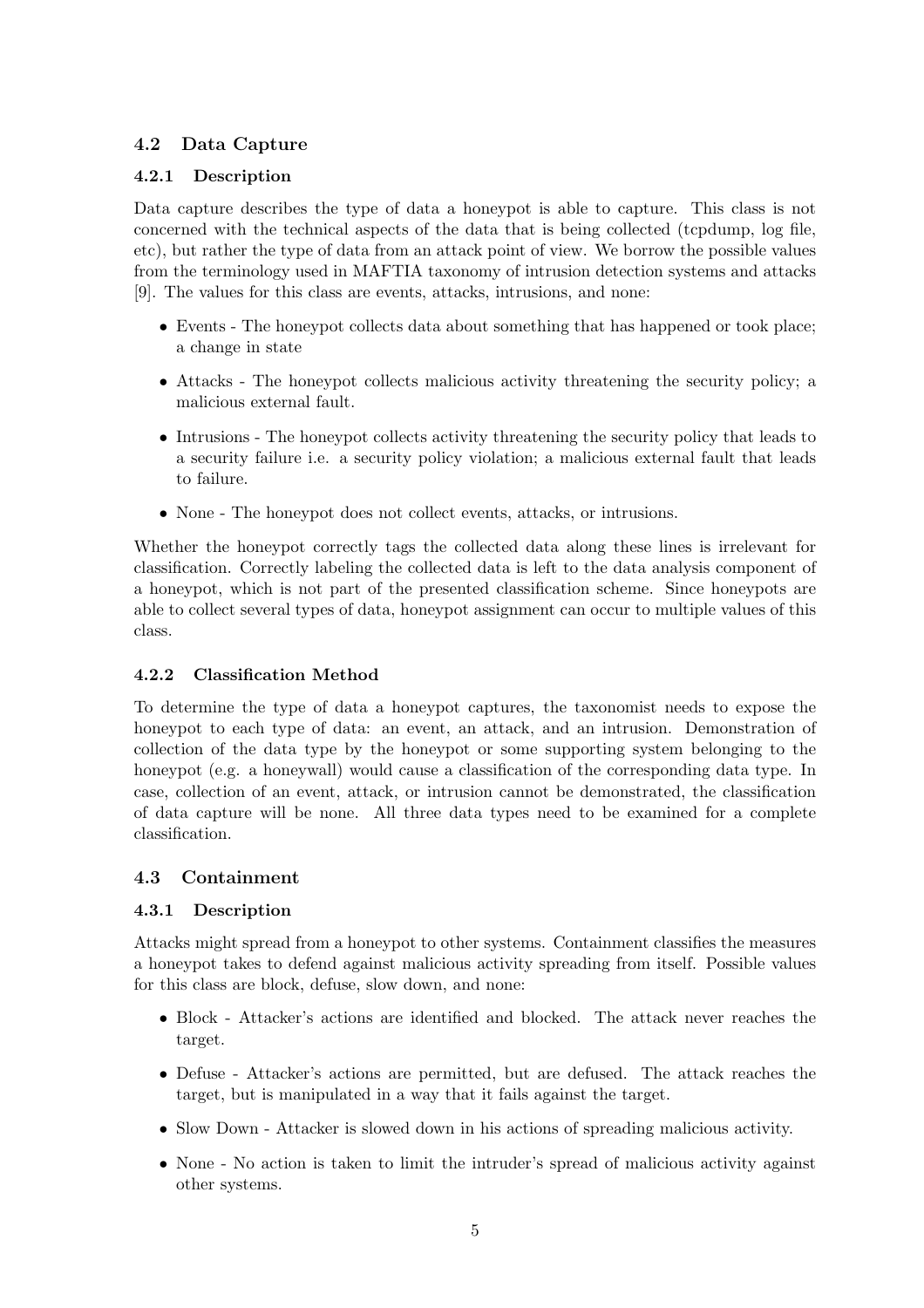Honeypots that do deploy defense strategies are likely to utilize multiple ones and, as a result, a honeypot can be assigned to multiple values of this class.

# 4.3.2 Classification Method

To classify the honeypot's containment strategy, the taxonomist needs to demonstrate which of the containment actions is applied by the honeypot. This is best done by attacking a target from the honeypot and from a corresponding non-honeypot and comparing the outcome of the attacks. Since some honeypots initiate the containment after some threshold is reached, the taxonomist needs to take into account the potential postponement of containment in his observations. In case statistically significant delays are detected on the outcome of attack, the honeypot is classified with a containment of slow down. In case the attack arrives at the target and is successful when originating from the non-honeypot, but is unsuccessful when originating from the honeypot, the classification of defuse containment is made. In case the attack arrives at the target when originating from the non-honeypot, but does not arrive when originating from the honeypot, the honeypot's containment is classified as block. If none of this behavior can be observed, none is the value selected for this class. For a complete classification, the taxonomist needs to try different attacks that solicit different containment responses from the honeypot.

# 4.4 Distribution Appearance

# 4.4.1 Description

Distribution appearance class describes whether the honeypot system appears to be confined to one system or multiple systems. We state "appearance" as some aspects of distribution might be simulated, such as one server behaving like several servers. Distributed and standalone are the two values for this class.

- Distributed The honeypot is or appears to be composed of multiple systems.
- Stand-Alone The honeypot is or appears to be one system. Note that if a honeypot is composed of multiple actual systems, but appears to be one system, it is classified as stand-alone.

Since the possible class values of distributed and stand-alone are binary and exclusive, only one value can be selected for this class.

# 4.4.2 Classification Method

To classify a honeypot's distribution appearance, the taxonomist has to show that one can interact with two or more distinct honeypots. (The term "interaction" does mean that the honeypot needs to respond with a reply once contacted. Recording of data on the honeypot would be sufficient to qualify as "interaction".) In case interaction is only possible with one system, the honeypot is classified as stand-alone, whereas in case interaction is possible with two or more systems, the honeypot is classified as distributed.

# 4.5 Communication Interface

# 4.5.1 Description

The communication interface describes the interfaces one can use to interact *directly* with the honeypot. Possible values are network interface, non-network hardware interface, or software API: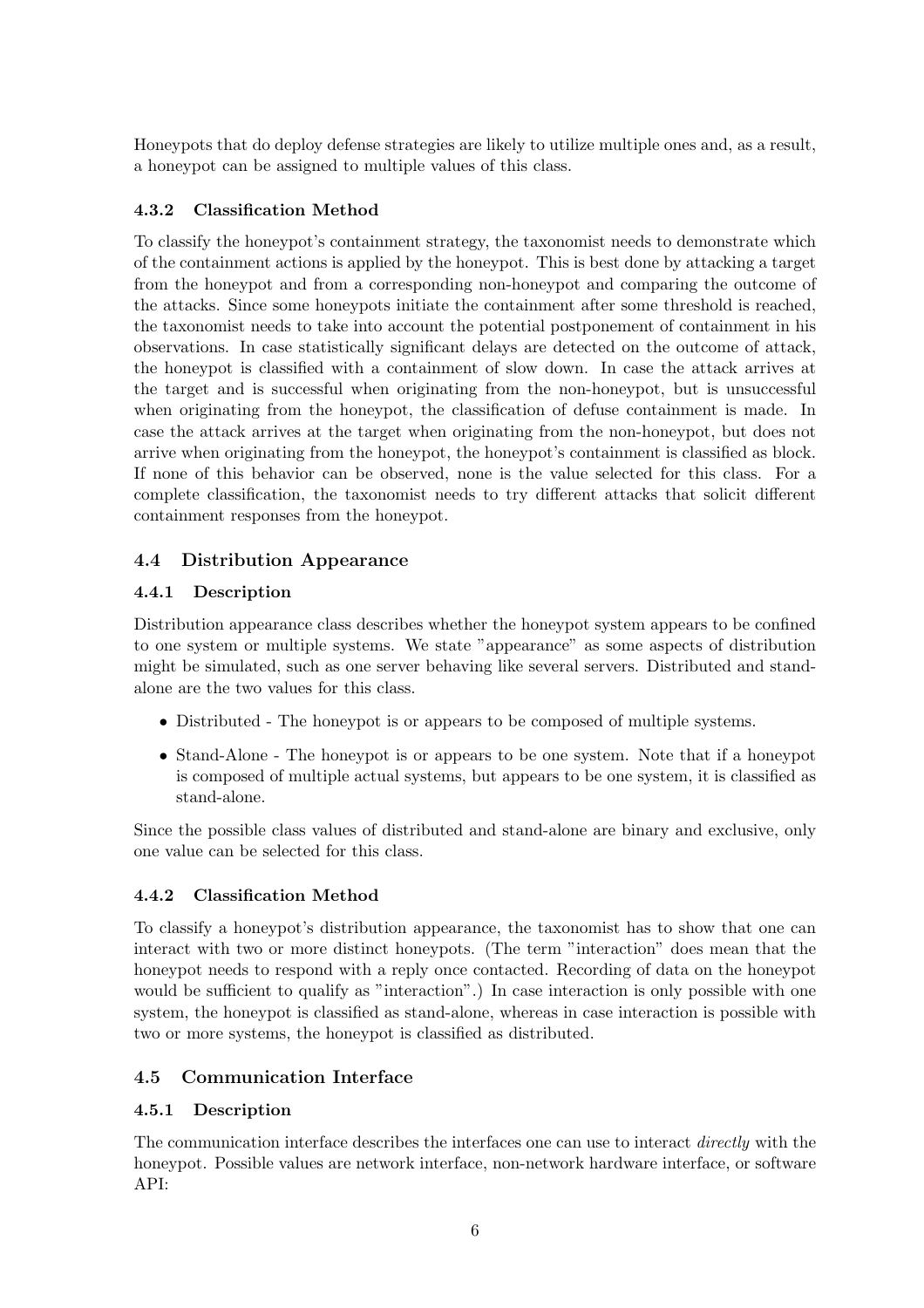

Figure 2: Honeypot Communication Interface

- Network Interface The honeypot can be directly communicated with via a network interface.
- Non-Network Hardware Interface The honeypot interfaces via hardware interfaces other than the network interface. Examples are printer port, CDROM drives, and USB connections.
- Software API The honeypot can be interacted with via a software API.

It is important to note that this class does not classify the communication interface of the system the honeypot is running on, but rather the communication interface of the honeypot. Assume that a file placed on a legitimate machine is the honeypot. While the attacker might access this file via the network (via SSH), the communication interface in this instance is not the network, but rather software API. The network interface is the interface to the system the honeypot is running on, but the software API of the OS is actually the interface that allows for interaction with the honeypot. The communication interface of a high interaction honeypot, such as a RedHat9 server as part of a honeynet, which is accessible via the network, is network interface, because the receiving end of the network interface is the honeypot itself. Figure 2 illustrates these two examples. Data collection on the interface by the honeypot is a good indication that the hardware interface allows for direct interaction with the honeypot and that one is not interacting with an upstream system. A honeypot might allow for communication via various interfaces and, as a result, a honeypot can be assigned multiple values of this class.

## 4.5.2 Classification Method

To classify a honeypot's communication interface, the taxonomist needs to evaluate whether interaction of the honeypot is possible via each of the existing hardware interfaces. The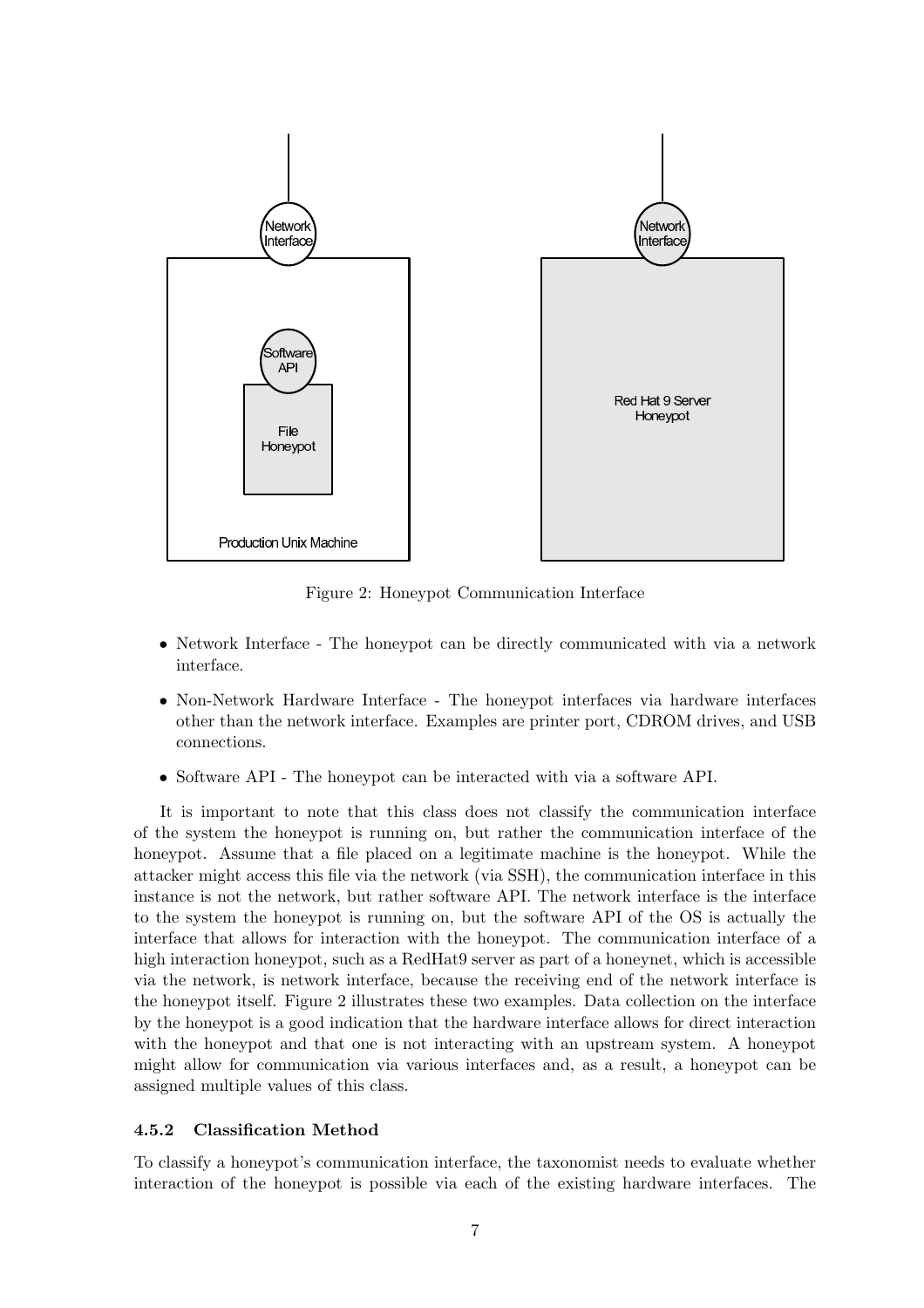honeypot is classified with a network communication interface once it has been demonstrated that a communication with the honeypot system is possible via a network interface and that data about the interaction is collected on the honeypot system. The same method applies to evaluate non-network hardware interfaces, such as a physical terminal. If the interface of a physical terminal interacts directly with the honeypot system and data about the interaction via this interface is collected by the honeypot, the physical terminal becomes an interface point to the honeypot. If hardware interfaces are not the means to directly access the honeypot, the honeypot is classified with a communication interface of software API.

#### 4.6 Role in Multi-tier Architecture

#### 4.6.1 Description

This class describes in what role the honeypot acts within a multi-tier architecture. The two possible values are server or client:

- Server The honeypot is acting as a server. It is passively awaiting requests from clients.
- Client The honeypot is acting as a client. It is actively initiating requests to servers.

The honeypot fills one role and as such can either be classified to fill the role of the client or the server.

#### 4.6.2 Classification Method

To classify the role of the honeypot in a multi-tier architecture, the taxonomist needs to examine whether the honeypot accepts or initiates requests via its interfaces. Once the taxonomist has demonstrated that the honeypot acts upon requests via its interface (with a reply or some other action, such as data collection), the honeypot is classified with a server role. If the taxonomist cannot show such behavior of the honeypot, the honeypot is classified with a client role.

# 5 Classification of Existing Honeypots

In this section, we classify seven honeypot systems according to the presented classification scheme. We believe that classification of specific honeypots according to this method demonstrates that the taxonomy's classification scheme fulfills the characteristics of determinism, objectivity, repeatability, exhaustiveness, and specificity. Each step involved in classification is described in this section, so other taxonomists are able to follow our honeypot diagnosis and create identical classifications using the same procedure.

The honeypot systems we classify are Google Hack Honeypot No. 58 V1.1 [7], Honeyclient V0.1.1 [19], Honeyd, V1.5a [15], Honeynet (RedHat 9 with Honeywall Roo 1.0.189) [6], Honeytrap V0.6.1 [20], KFSensor V4.2 [2], and a network telescope. Those systems have been selected as they represent a broad spectrum of different honeypot technology. We anticipate that the classifications of these seven honeypots will differ and may provide us with insight in functional concentration or gaps within honeypot technology, which we review in section 5.8.

Since classification varies depending on the configuration of a honeypot, we include a description of the relevant configuration with a description of each honeypot. We configured the honeypots in such a way that they illustrate the most possible values of a class. We expect that this approach more clearly provides insight in the functional landscape of honeypots that results from the classification of all honeypots.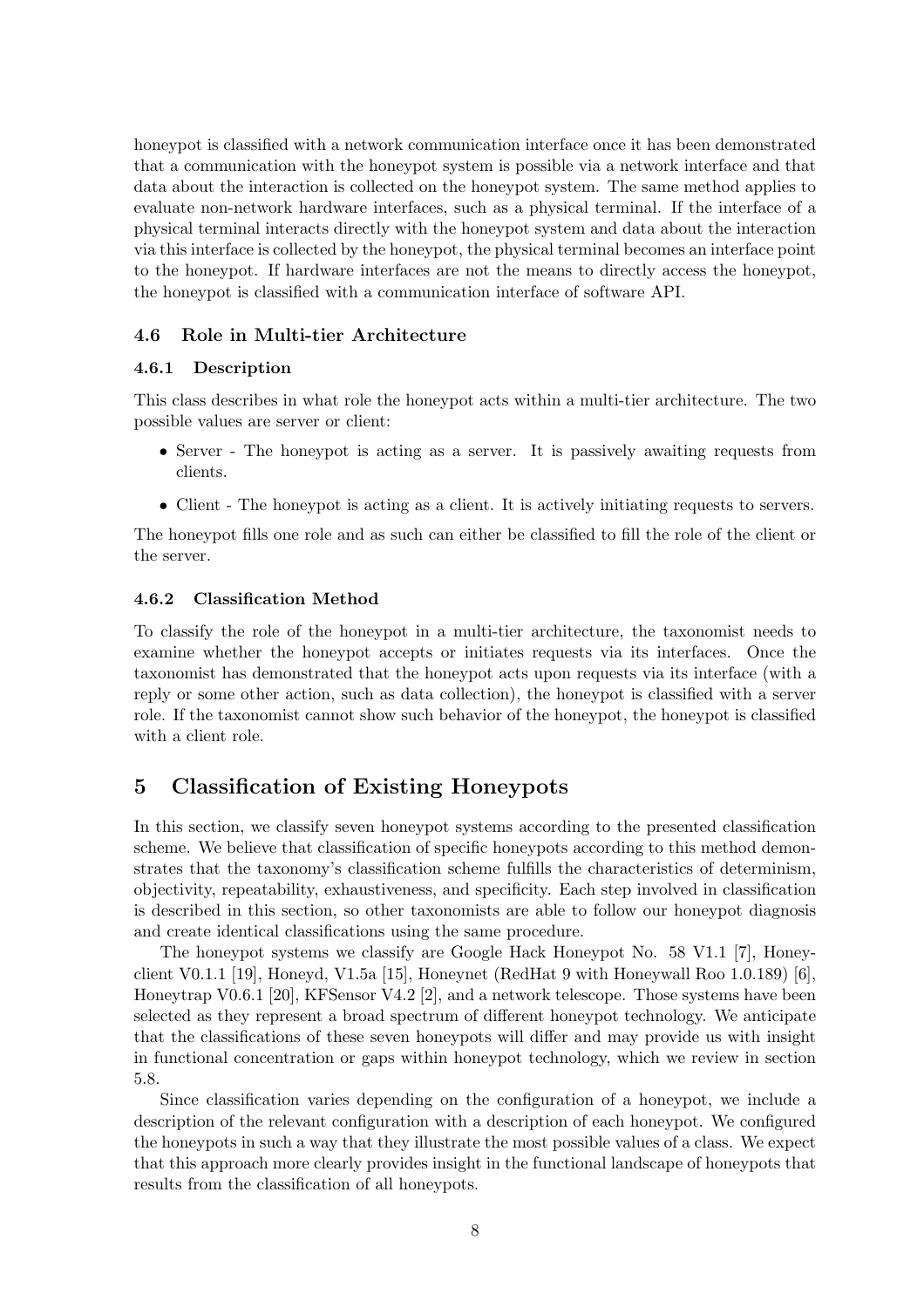## 5.1 Google Hack Honeypot

The Google Hack Honeypot is an application honeypot that runs within a web server and detects information leakages resulting from exploitation of the Google search engine. Once information is accessed, it indicates that an attacker used malicious Google searches to find sensitive information on your site. Once the attacker accesses the sensitive information, the Google Hack Honeypot records information about time, file that was accessed, and source IP in a file.

We deployed Google Hack Honeypot No. 58, which simulates a password file, on top of an existing web server with legitimate content. The password file was linked from the main website via a hidden link. As a result, the password file could not easily be reached via the main website, but could be indexed by Google search engine. Once the attacker uses the Google search engine to find sensitive information, the attacker is directed to the Google Hack Honeypot password file indicating that the attacker has obtained sensitive information from our site.

## 5.1.1 Classification

- Interaction Level We failed to devise a test case that demonstrated any functional limitations of the Google Hack Honeypot. While the Google Hack Honeypot simulates functionality (displaying a text file), it can not be distinguished from a real system due to its inherently limited functionality. We therefore classified Google Hack Honeypot's interaction level as high.
- Data Capture We were not able to devise a test case that recorded data of a event on the Google Hack Honeypot. However, we were able to successfully demonstrate data capture of attacks by accessing the exposed file (passlist.txt). This attack, access to the exposed file, is recorded by the Google Hack Honeypot in a log. This results in a classification of attacks. We could not create a test case that demonstrates capturing data of a successful intrusion or malicious activity occurring after a successful intrusion, as accessing a bogus file does not represent an intrusion in the context of the honeypot system.
- Containment We were not able to compromise the Google Hack Honeypot from which an attack could be launched against other systems due to the limited functional characteristics of this honeypot. As a result, we classified the honeypot with a containment value of none.
- Distribution Appearance The Google Hack Honeypot was placed on a single web server. We were unable to show interaction with multiple systems. As such, the honeypot was classified with a stand-alone distribution appearance.
- Communication Interface Attacking the Google Hack Honeypot occurs via the software API interface that is provided by the web server, because the network interface only provides access to the web server, but not to the actual Google Hack Honeypot. The fact that the Google Hack Honeypot does not record access to all files served by the web server is an indication of this circumstance. The network interface provides access to the web server, but the specific web server API provides access to the Google Hack Honeypot. No other hardware interface allows for communication with the Google Hack Honeypot. As a result, the honeypot was classified with a software API communication interface.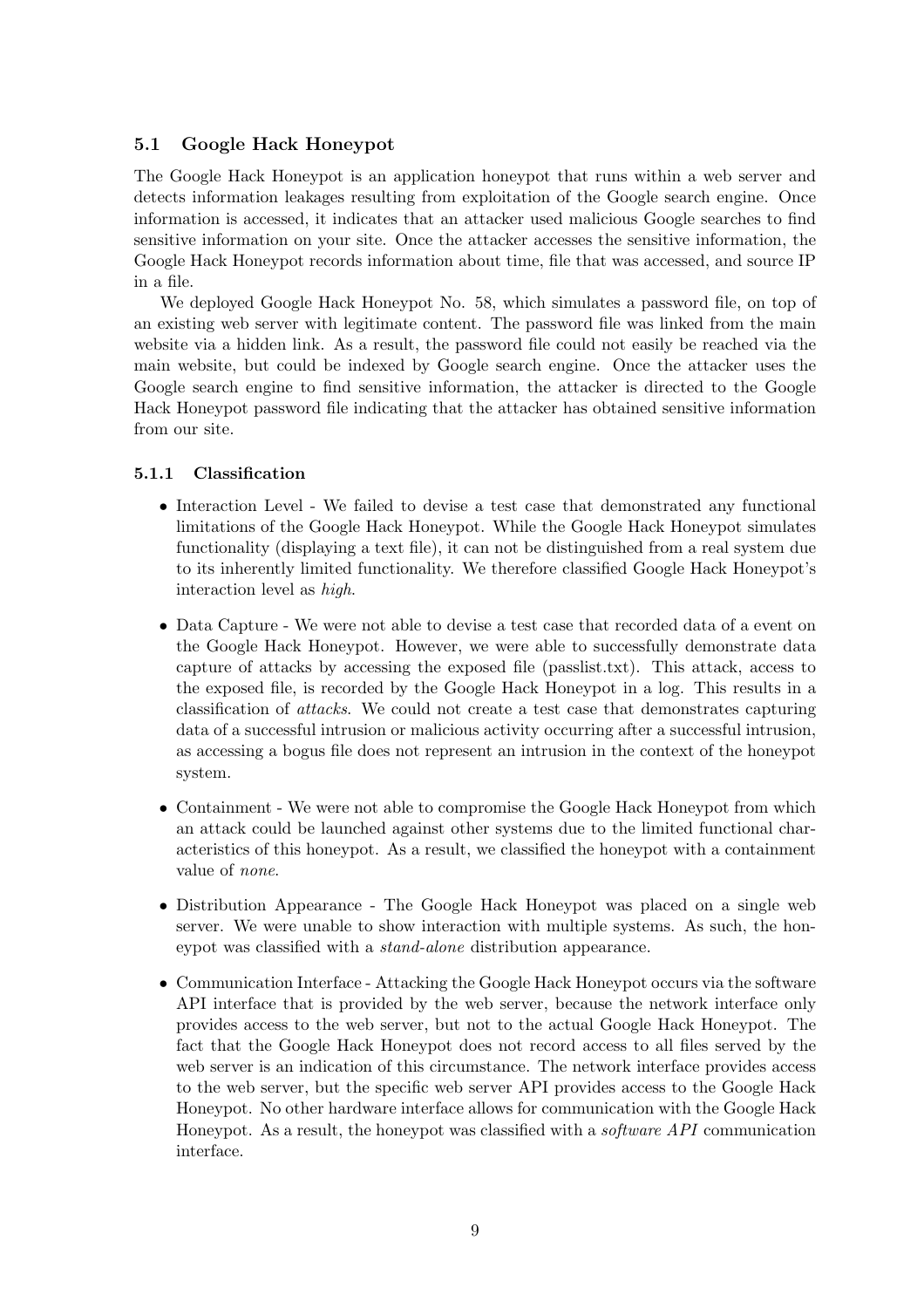• Role in multi-tier architecture - We accessed the exposed file of the Google Hack Honeypot. The web server requests this file from the Google Hack Honeypot and serves it to the requesting client. The web server, in this instance, acts as a proxy between the client and the Google Hack Honeypot. We therefore classified the Google Hack Honeypot's role in a multi-tier architecture as server.

# 5.2 Honeyclient

Honeyclient is a proactive honeypot, which acts as an Internet Explorer client in search of malicious servers. Honeyclient makes HTTP requests to web servers based on a list of provided URLs. After the response is received, Honeyclient evaluates the integrity of the registry and a provided file list. Any modification to the registry or files would indicate a compromise. Honeyclient logs such behavior with information of the URL that caused it.

We installed Honeyclient on an unpatched version of Microsoft Windows XP running within VMware. We configured Honeyclient to monitor the file directory  $C \setminus$  for additions, deletions, and modifications of files. We excluded files from monitoring that were created as part of the Honeyclient process (e.g. C:\cleanfile.dat).

## 5.2.1 Classification

- Interaction Level We failed to devise a test case that would demonstrate any functional limitations of Honeyclient. We therefore classified Honeyclient's interaction level as high.
- Data Capture We instructed Honeyclient to navigate to URL http://www.heise.de/ security/dienste/browsercheck/demos/ie/null/demos/mhtml.html, which contained a non-malicious exploit demonstration of the mhtml code vulnerability (MS04-013). Honeyclient's log file indicated that a new file C:\browsercheck.exe was created. As such, Honeyclient successfully detected and recorded the intrusions, which was our classification for data capture. We failed to construct a test case that would demonstrate that Honeyclient could detect attacks or events.
- Containment We were unable to identify a containment strategy of Honeyclient. Examination of the Honeyclient code showed no provisions that would limit the spread of malicious activity. As a result, the Honeyclient was classified with a containment value of none.
- Distribution Appearance During its operation, Honeyclient actively initiated connections to servers. The source of those connections was always the Honeyclient IP address. As such, the honeypot was classified with a *stand-alone* distribution appearance.
- Communication Interface During its operation, Honeyclient actively initiated connections to servers via the network interface. No communication was observed via the other hardware interfaces that existed on the system. As a result, network interface was the only classification for communication interface.
- Role in multi-tier architecture We were unable to demonstrate that Honeyclient accepts requests, because Honeyclient does not expose any services, but rather is designed to initiate connections to remote services. As a result, the honeypot was classified as a client role in a multi-tier architecture.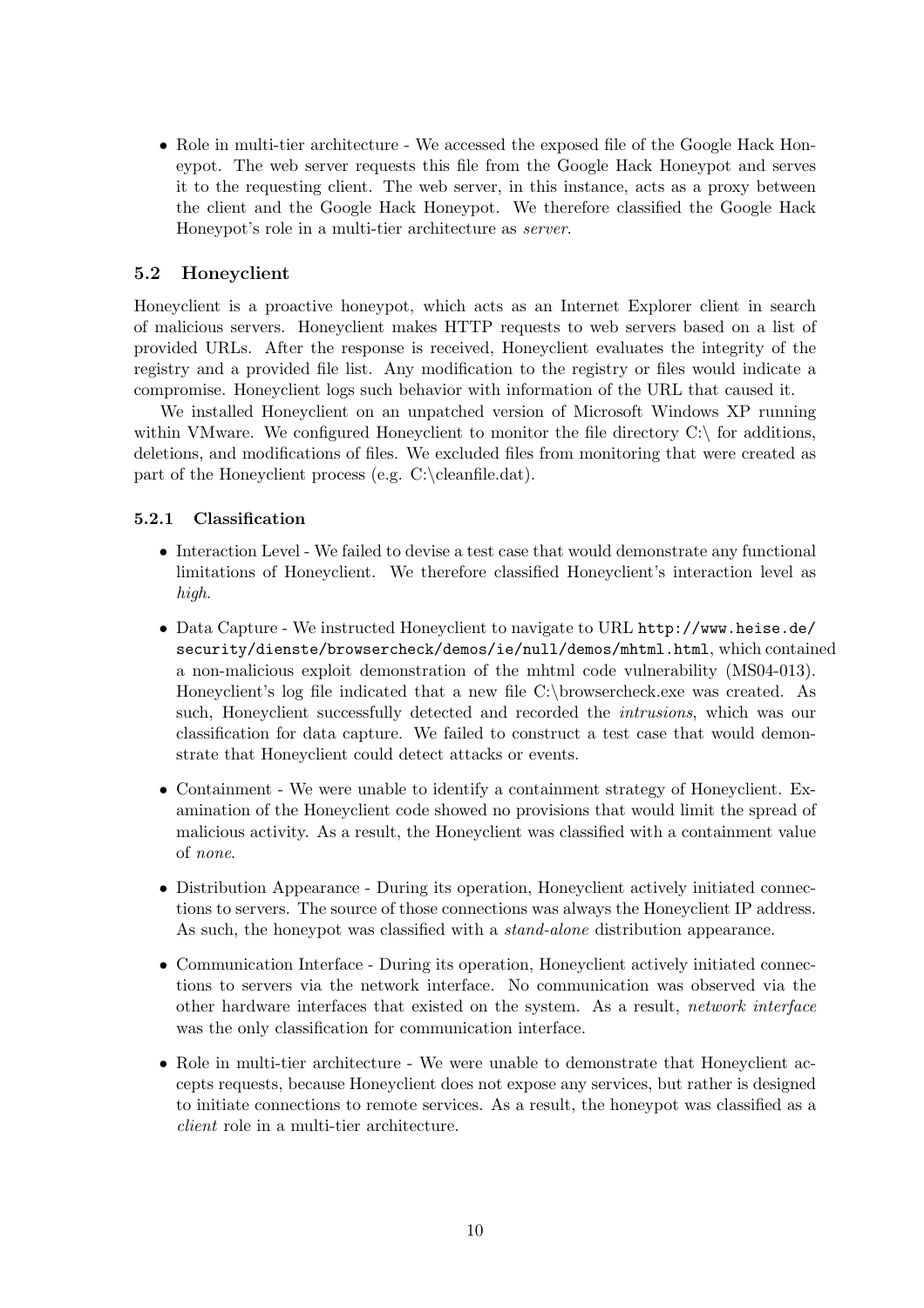# 5.3 Honeyd

Honeyd Virtual Honeypot (Honeyd) is a simple software program that is able to create multiple virtual honeypots on a network. Each virtual honeypot can be configured to expose several simulated network services, such as a Telnet, FTP, HTTP, or SMTP. Honeyd captures network traffic as well as any data recorded by the simulated services (e.g. ftp login name/password) in log files.

We configured Honeyd to simulate two Linux servers that hosted a simulated Telnet server. The two servers were configured with IP address 192.168.75.200 and 192.168.75.201. Honeyd was started with option -l, which caused all network traffic flowing to and from the virtual honeypots to be captured and recorded in a flow log.

## 5.3.1 Classification

- Interaction Level We devised a test case to log in with a valid username/password combination. This test case was executed against a non-honeypot Linux system and against Honeyd. On the non-honeypot system, it led to a successful authentication, whereas on the honeypot, it resulted in a repeated display of the login screen. The test case demonstrated that the exposed functionality of Honeyd is limited. We therefore classified the Honeyd interaction level as low.
- Data Capture We probed Honeyd with a SYN request on port 23 (Telnet), which resulted in a SYN ACK reply. Honeyd recorded the SYN request on port 23 in a flow log. This resulted in a classification of *events*. Further, we attempted to guess usernames and passwords against the Honeyd Telnet server. The honeypot recorded these attacks, resulting in a classification of attacks. We attempted to use a valid username/password combination, which did not result in a successful intrusion. We could not devise a test case that would result in a successful intrusion. As a result, the honeypot was not classified with intrusions data capture.
- Containment We were not able to compromise the Honeyd honeypot from which an attack could be launched against other systems. This was due to the limited functional characteristics of this low interaction honeypot. As a result, the honeypot was classified with containment none.
- Distribution Appearance We probed the honeypot with a SYN request on port 23 (Telnet) on IP address 192.168.75.200 and 192.168.75.201, which resulted in a SYN ACK reply for each probe. This demonstrated the ability to interact with two distinct systems resulting in a classification of *distributed* distribution appearance.
- Communication Interface We probed the honeypot with a SYN request on port 23 (Telnet) via the network interface connected to the honeypot. The data of this probe was recorded by the honeypot. This resulted in a classification of *network interface* for this class. No other hardware interfaces existed on Honeyd that allowed for interaction with the honeypot. As a result, *network interface* was the sole classification.
- Role in multi-tier architecture We probed the honeypot with a SYN request on port 23 (Telnet), which resulted in a SYN ACK reply for each probe, indicating acceptance of a connection request. As a result, the honeypot was classified as a server role in a multi-tier architecture.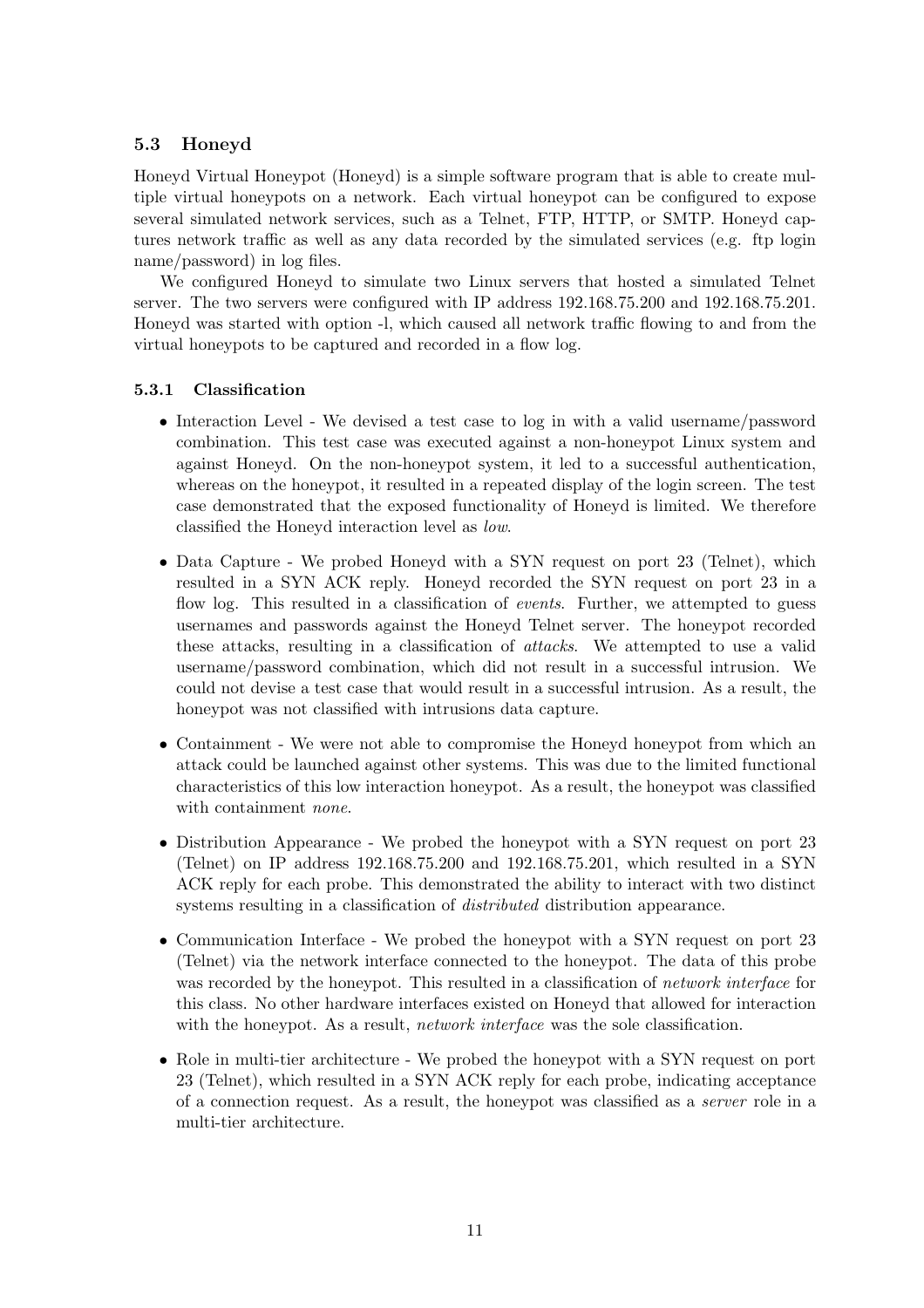## 5.4 Honeynet

The Honeynet is a network of real systems. This network is reachable via the Honeywall gateway, a stealth inline network bridge that closely monitors and controls the network data flow to and from the honeypots in the network. Data capture includes network traffic captured on the honeywall gateway, system event data captured in logs, and keylog data gathered by a stealth keylogger on the honeypot systems.

We configured the Honeynet with the Roo 1.x Honeywall and two standard RedHat 9 Linux servers (standard server installation with MYSQL database). The two servers were reachable via IP address 192.168.75.200 and 192.168.75.201. The Honeywall was configured to restrict TCP connections from the honeypot to 20 connections per hour. In addition, the Snort Inline module was enabled to defuse malicious outbound traffic before leaving the Honeynet. Hardware interfaces were disabled to disallow interaction of the honeypot via these interfaces as they were not monitored by the Roo 1.x Honeywall.

## 5.4.1 Classification

- Interaction Level We failed to devise a test case that demonstrated any functional limitations of the Honeynet. We therefore classified the Honeynet interaction level as high.
- Data Capture We probed the Honeynet with an ICMP echo request, which resulted in an ICMP echo reply. The honeynet recorded the ICMP echo request in a log. This resulted in a classification of events. Further, we attempted to guess usernames and passwords against the Honeynet's SSH server. The Honeynet recorded these attacks resulting in a classification of attacks. We guessed a valid username/password combination, which resulted in a successful intrusion. The Honeynet recorded the successful intrusion in a log. As a result, the third classification was intrusion.
- Containment We demonstrated that the Honeynet followed a containment strategy of block and defuse. We executed 21 HTTP requests to a single web site on both the Honeynet and a non-honeypot system. On the Honeynet, 21 HTTP requests resulted in 20 responses whereas the non-honeypot received 21 responses. This indicated that the Honeynet executed a block containment strategy and resulted in a classification of block. Further, we attempted a root login to a MYSQL database target. From the Honeynet, this attack was received by the MYSQL server, but failed whereas on a non-honeypot, the attack succeeded using the same login parameters. The behavior demonstrated the containment strategy to defuse outgoing malicious activity by the Honeynet and resulted in a classification of defuse. We were not able to demonstrate that the Honeynet applied a slow down containment strategy. All attacks executed from the Honeynet and non-honeypot executed in approximately the same time.
- Distribution Appearance We probed the Honeynet with HTTP request on IP address 192.168.75.200 and 192.168.75.201, which resulted in a HTTP reply for each probe. As a result, the honeypot was classified with a distributed distribution appearance.
- Communication Interface We probed the Honeynet with HTTP request via the network interface connected to the honeynet. The data of this probe was recorded by the Honeynet. This resulted in a classification of *network interface*. No other hardware interfaces exist on honeynet that allow for interaction with the Honeynet. As a result, network interface was the sole classification.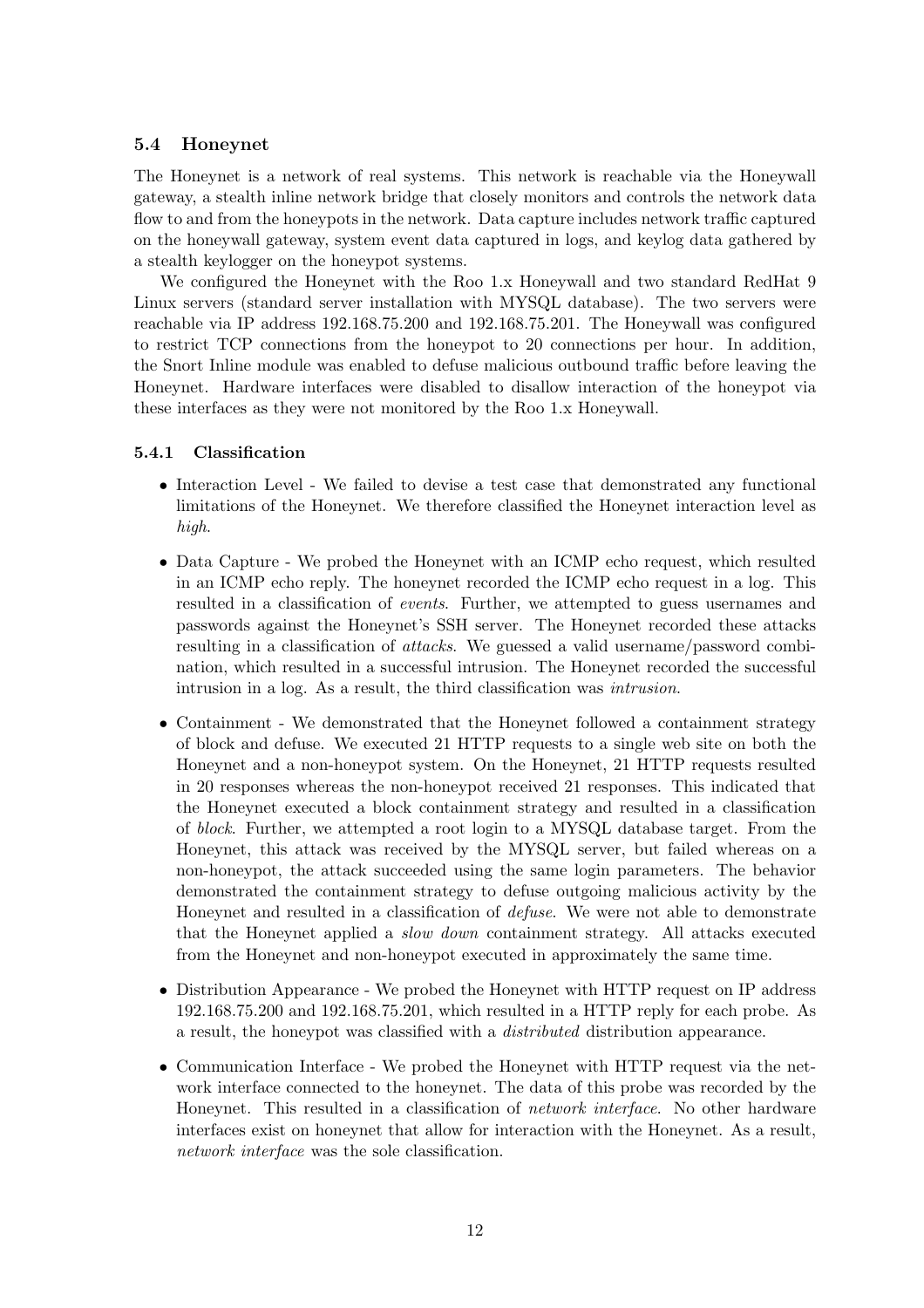• Role in multi-tier architecture - We executed a HTTP request, which resulted in a HTTP reply for each request by the Honeynet. As a result, the honeypot was classified as a server role in a multi-tier architecture.

# 5.5 Honeytrap

Honeytrap is a program that allows to observe known and unknown TCP network based attacks. It does not simulate pre-defined network services, but rather dynamically creates these services as requests via the network on unserviced ports are encountered. Once a service has been created by Honeytrap, it records all data being sent to the service. It optionally also can send a predefined response on a specified port.

We installed Honeytrap on a Linux machine with a single network interface on which no network services were configured. Honeytrap, as a result, would respond to any TCP requests bound towards this Linux machine and record the

#### 5.5.1 Classification

- Interaction Level We devised a test case to telnet to the system. This test case was executed against a non-honeypot Linux system and against the Honeytrap honeypot. On the non-honeypot system, it led to correctly prompting for the login, whereas on Honeytrap it resulted in several empty lines being displayed. The test case demonstrated that the exposed functionality of Honeytrap is limited in regards to standard functionality of a telnet server. We therefore classified the Honeytrap honeypot interaction level as low.
- Data Capture We probes the Honeytrap with two SYN requests on port 22 (SSH), which resulted in one RST and one SYN/ACK reply. (Two packets are necessary because Honeytrap seems to fork a server request after it encounters a RST packet that indicates that no service is listening on that port). This resulted in a classification of events. Further, we used the Metasploit [4] framework to execute the "squid ntml authenticate" exploit with a simple shell payload against the Honeytrap honeypot. The honeypot recorded these attacks resulting in a classification of *attacks*. We could not devise a test case that would result in a successful intrusion. As a result, the honeypot was not classified with intrusions data capture.
- Containment We were not able to compromise the Honeytrap honeypot which disallowed attacks to be launched from this honeypot. This was due to the limited functional characteristics of this low interaction honeypot. As a result, the honeypot was classified with containment *none*.
- Distribution Appearance Honeytrap was installed on a single Linux machine. We were unable to show interaction with multiple Honeytrap honeypot systems. As such, the honeypot was classified with a *stand-alone* distribution appearance.
- Communication Interface We requested a web page from the honeypot via the network interface connected to the honeypot using a browser. A web page was returned by the honeypot and the initial request was recorded in Honeytrap's attack log. This resulted in a classification of network interface for this class. No other hardware interfaces existed on Honeytrap that allowed for interaction with the honeypot. As a result, network interface was the sole classification.
- Role in multi-tier architecture We requested a web page from the Honeytrap honeypot. Honeytrap returned a web page to the requesting browser demonstrating acceptance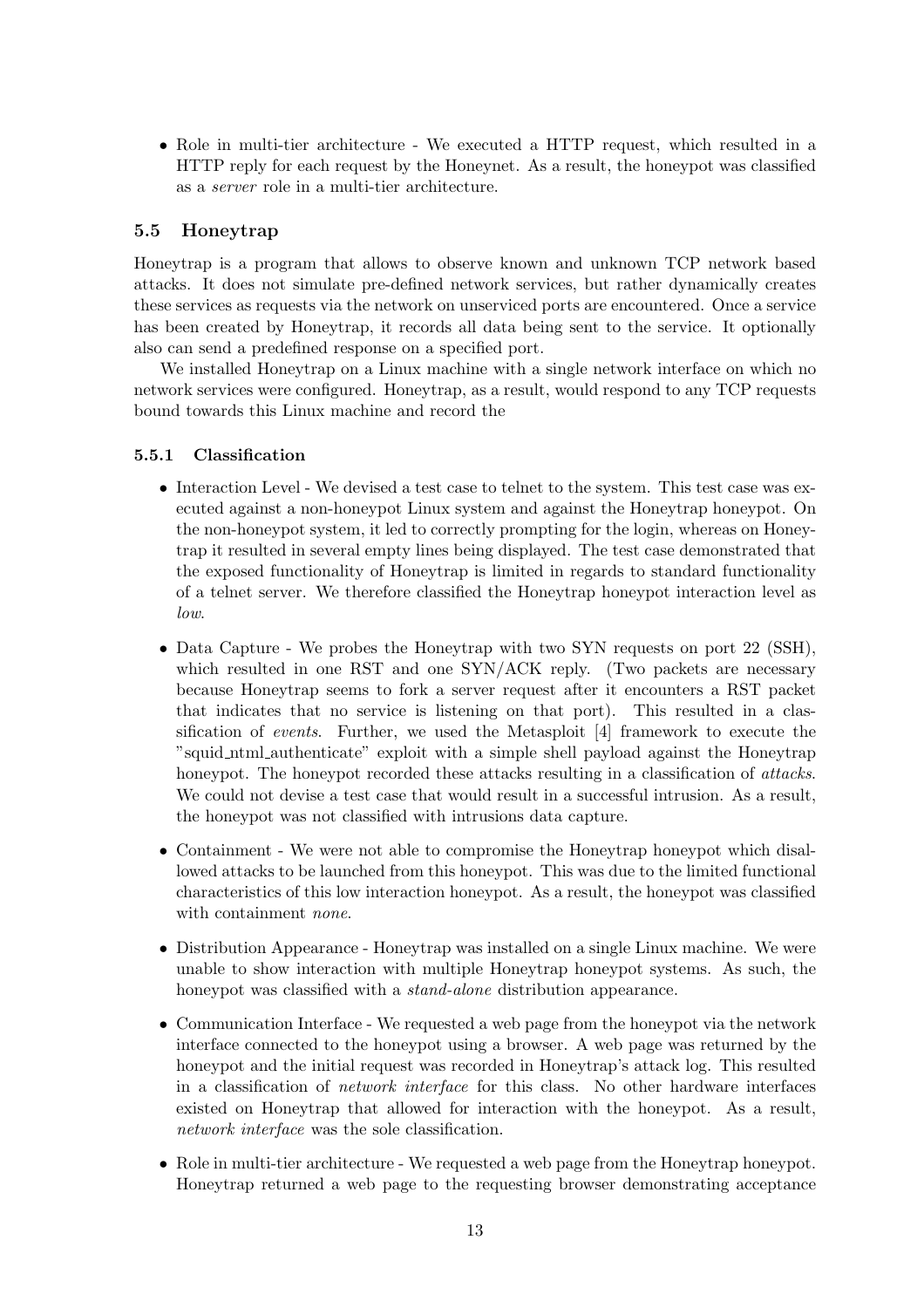of a connection request. As a result, the honeypot was classified as a server role in a multi-tier architecture.

#### 5.6 KFSensor

KFSensor is a commercial honeypot that is able to expose various legitimate network services, such as FTP and telnet servers, and illegitimate network services, such as backdoors, on a Windows system. KFSensor can be configured to simulate servers and record data that might result from interaction with the attacker via these exposed services (for example, username/password during a telnet session), but also can be configured to provide various levels of network responses on those network services (such as replying to a SYN request.)

We installed KFSensor on a Windows XP machine with one network card. We configured KFSensor to run Sim S on port 23 using a Linux Telnet server.

#### 5.6.1 Classification

- Interaction Level We devised a test case to telnet to the system by passing the username as part of a parameter on the command line. This test case was executed against a non-honeypot Linux system and against KFSensor. On the non-honeypot system, it led to correctly prompting for the password, whereas on KFSensor it resulted in a incorrect display of the login screen. The test case demonstrated that the exposed functionality of KFSensor is limited in regards to standard functionality of a telnet server. We therefore classified the KFSensor interaction level as *low*.
- Data Capture We sent a ICMP echo request (ping) to the KFSensor honeypot, which caused a data event to be recorded by KFSensor informing us about the ICMP echo request and its source address. This resulted in a classification of events. Further, we attempted to guess usernames and passwords against the KFSensor Telnet server. The honeypot recorded these attacks, resulting in a classification of *attacks*. We attempted to use a valid username/password combination, which did not result in a successful intrusion. We could not devise a test case that would result in a successful intrusion. As a result, the honeypot was not classified with intrusions data capture.
- Containment We were not able to compromise the KFSensor honeypot from which an attack could be launched against other systems. This was due to the limited functional characteristics of this low interaction honeypot. As a result, the honeypot was classified with containment *none*.
- Distribution Appearance KFSensor was installed on a single Windows XP machine. We were unable to show interaction with multiple KFSensor honeypot systems. As such, the honeypot was classified with a *stand-alone* distribution appearance.
- Communication Interface We probed the honeypot with a SYN request on port 23 (Telnet) via the network interface connected to the honeypot. The data of this probe was recorded by the honeypot. This resulted in a classification of *network interface* for this class. No other hardware interfaces existed on KFSensor that allowed for interaction with the honeypot. As a result, *network interface* was the sole classification.
- Role in multi-tier architecture We probed the honeypot with a SYN request on port 23 (Telnet), which resulted in a SYN ACK reply for each probe, indicating acceptance of a connection request. As a result, the honeypot was classified as a server role in a multi-tier architecture.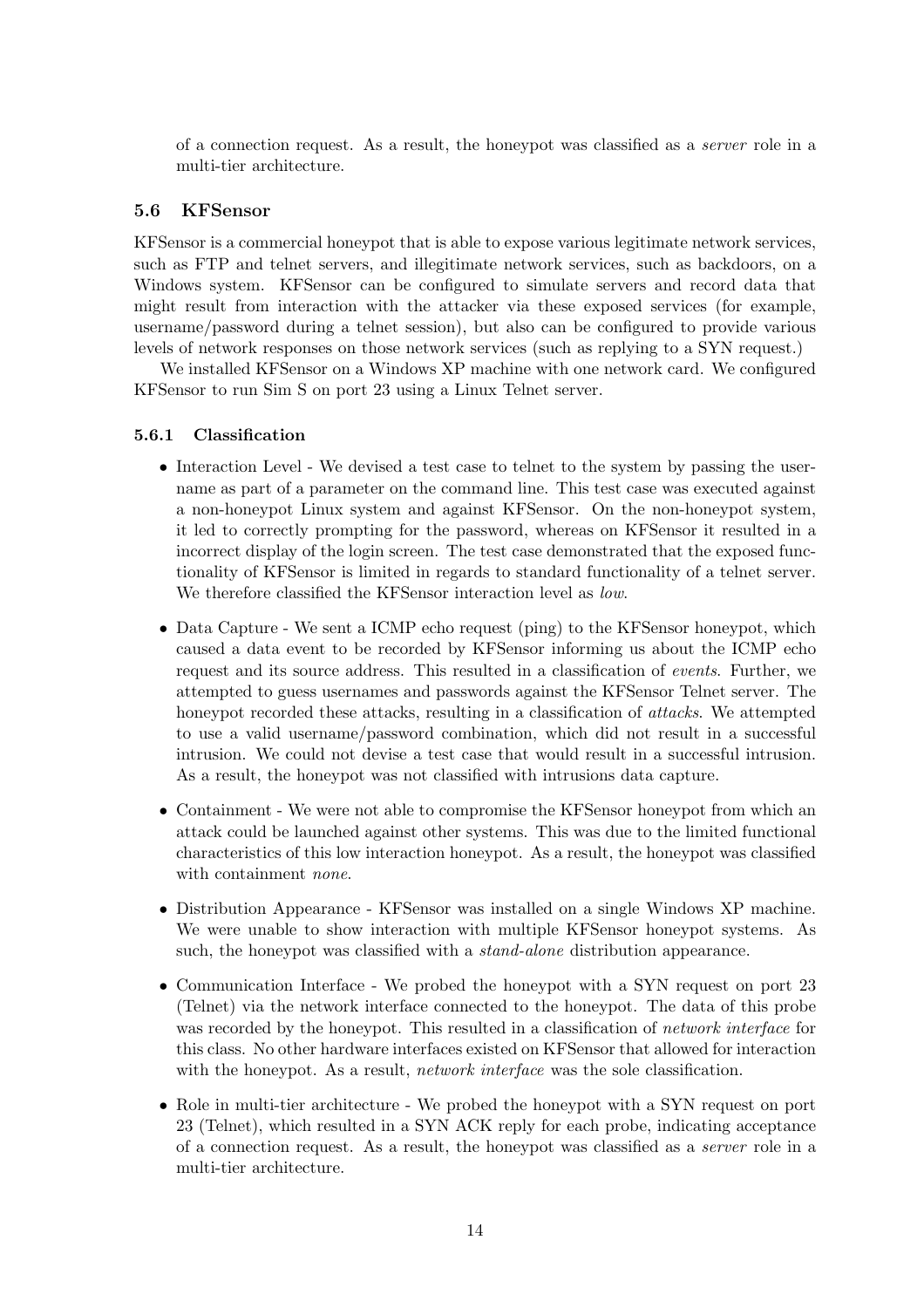#### 5.7 Network Telescope

A network telescope is a monitoring device that occupies unused IP address space on a network. It captures all network traffic that flows to any of its address space, but does not generate any responses to such traffic. Network telescopes are usually not thought of as honeypots, but if we apply the honeypot definition of a security device whose value lies in being probed, attacked, and compromised, a network telescope certainly qualifies for this definition as it captures primarily probe as well as some attack data.

We deployed a network telescope on a local network using arppoison and tcpdump. We configured the network telescope to redirect traffic from the network block 192.168.75.2- 192.168.75.100 and 192.168.75.111-192.168.75.254 to itself and to record all traffic in a tcpdump log file.

#### 5.7.1 Classification

- Interaction Level We devised a test case to access the machine via SSH. This test case was executed against a non-honeypot Linux system and against the network telescope. On the real system, it led to display of the authentication screen, whereas on the network telescope it resulted in timeout on the client side since a SYN ACK package was never received to complete the three-way TCP handshake. The test case demonstrated that the exposed functionality of the network telescope is limited. We therefore classified the network telescope interaction level as low.
- Data Capture We probed the network telescope with an ICMP echo request, which did not result in an ICMP echo response. However, the network telescope did record the ICMP echo request in a log. This results in a classification of events. Further, we demonstrated that the network telescope is also able to capture information about attacks. We attacked the network telescope with a SQL Slammer (which is contained in a single UDP packet). While this test did not result in a compromise or even a response, the network telescope did record the attack. We therefore classified attacks for this class as well. However, we could not devise a test case that would result in a successful intrusion. As a result, the network telescope was not classified with *intrusions* data capture.
- Containment We were not able to compromise the network telescope from which an attack could be launched against other systems due to the limited functional characteristics of this low interaction network telescope. As a result, we classified the network telescope with none containment.
- Distribution Appearance We probed the network telescope with ICMP echo requests on IP address 192.168.75.111 and 192.168.75.121, which did not result in an ICMP echo reply. However, the network telescope did record both ICMP echo requests in a log. As such, we successfully demonstrated interaction with two distinct systems and therefore were able to classify the network telescop with a *distributed* distribution appearance.
- Communication Interface We probed the network telescope with an ICMP echo request via the network interface connected to the network telescope. The data of this probe was recorded by the network telescope. This resulted in a classification of *network* interface. No other hardware interfaces existed on the network telescope that allowed for interaction by other means. As a result, *network interface* was the sole classification for communication interface.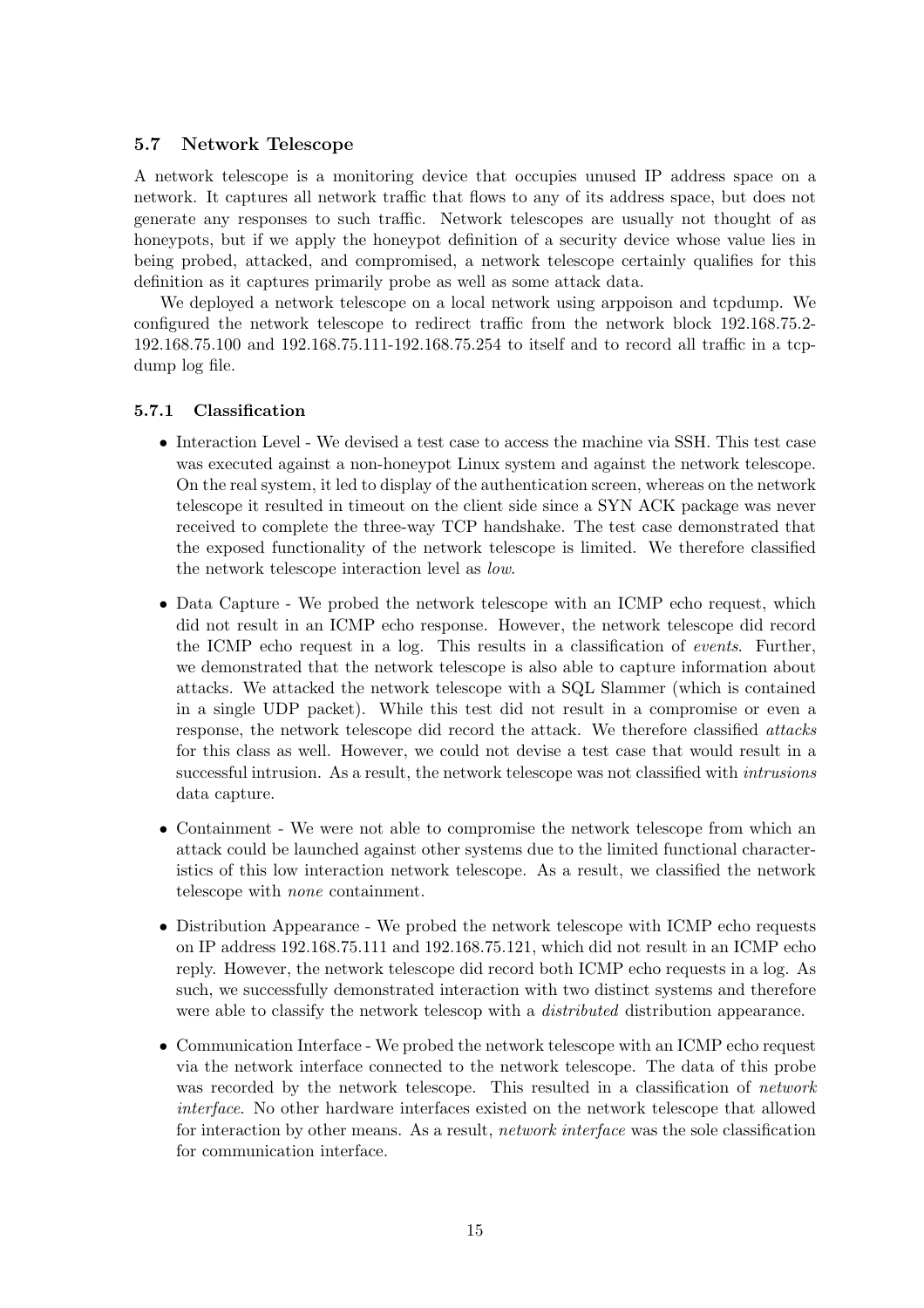| Category        | Interaction | Data              | Containment  | <b>Distribution</b> | Communication    | Role in       |
|-----------------|-------------|-------------------|--------------|---------------------|------------------|---------------|
|                 | Level       | Capture           |              | Appearance          | <b>Interface</b> | Multi Tier    |
| Name            |             |                   |              |                     |                  | Architecture  |
| Google          | High        | <b>Attacks</b>    | None         | Stand-Alone         | Software API     | <b>Server</b> |
| Hack            |             |                   |              |                     |                  |               |
| Honeypot        |             |                   |              |                     |                  |               |
| No58            |             |                   |              |                     |                  |               |
| Honeyclient     | High        | <b>Intrusions</b> | None         | Stand-Alone         | <b>Network</b>   | Client        |
|                 |             |                   |              |                     | Interface        |               |
| Honeyd          | Low         | Events            | None         | Distributed         | Network          | Server        |
|                 |             | <b>Attacks</b>    |              |                     | <b>Interface</b> |               |
| Honeynet        | High        | Events            | Defuse       | Distributed         | <b>Network</b>   | <b>Server</b> |
|                 |             | <b>Attacks</b>    | <b>Block</b> |                     | Interface        |               |
|                 |             | <b>Intrusions</b> |              |                     |                  |               |
| Honeytrap       | Low         | Events            | None         | Stand-Alone         | <b>Network</b>   | Server        |
|                 |             | <b>Attacks</b>    |              |                     | Interface        |               |
| <b>KFSensor</b> | Low         | Events            | None         | Stand-Alone         | <b>Network</b>   | <b>Server</b> |
|                 |             | <b>Attacks</b>    |              |                     | <b>Interface</b> |               |
| Network         | Low         | Events            | None         | Distributed         | <b>Network</b>   | <b>Server</b> |
| Telescope       |             | <b>Attacks</b>    |              |                     | Interface        |               |

Figure 3: Honeypot Classifications

• Role in multi-tier architecture - We probed the network telescope with a SYN request on port 22 (SSH), which did not result in a SYN ACK reply. However, it did record the SYN request in a log. As a result, the network telescope was classified as a server role in a multi-tier architecture.

#### 5.8 Summary and Results

Figure 1 and table 3 summarize the classifications of all seven honeypots. The seven honeypots, which differ conceptually, were classified differently by our taxonomy. Honeyd and Honeynet are two honeypot systems that are usually cited as being very unlike one another. According to our taxonomy, classification differs in three of the six classes. Honeyclient was clearly separated by class role in multi-tier architecture from the other honeypots. The Google Hack Honeypot, the only application honeypot, was classified differently from the other honeypots via class communication interface. The network telescope, Honeyd, Honeytrap and KFSensor do not differ in classification. This is not surprising, as they mostly differ in their ability to capture attack data at different depths due to the different simulation capabilities.

Certain classifications did not occur with the seven honeypots at hand. Slow down containment is one of such classifications. Containment class is dominated by none for six out of seven classified honeypots. As such, it is not surprising that not all possible classifications were made. However, what is surprising is the fact that even some high interaction honeypots (e.g. Honeyclient) do not provide built-in means for containment of malicious activity. The Honeyclient documentation recommends installation of a firewall and usage of VMware, but these are optional measures left to the discretion of the user. On low interaction honeypots, it seems as though the products are confident that the limited functionality would contain an attack. However, we believe that danger exists with respect to the spread of malicious activity even on these low interaction honeypots, and that containment should be followed for certain low interaction honeypots (e.g. Honeyd.)

The other classification that fails to show up in our results is the non-network hardware communication interface. A honeypot that evaluates freely distributed CDROMs exploiting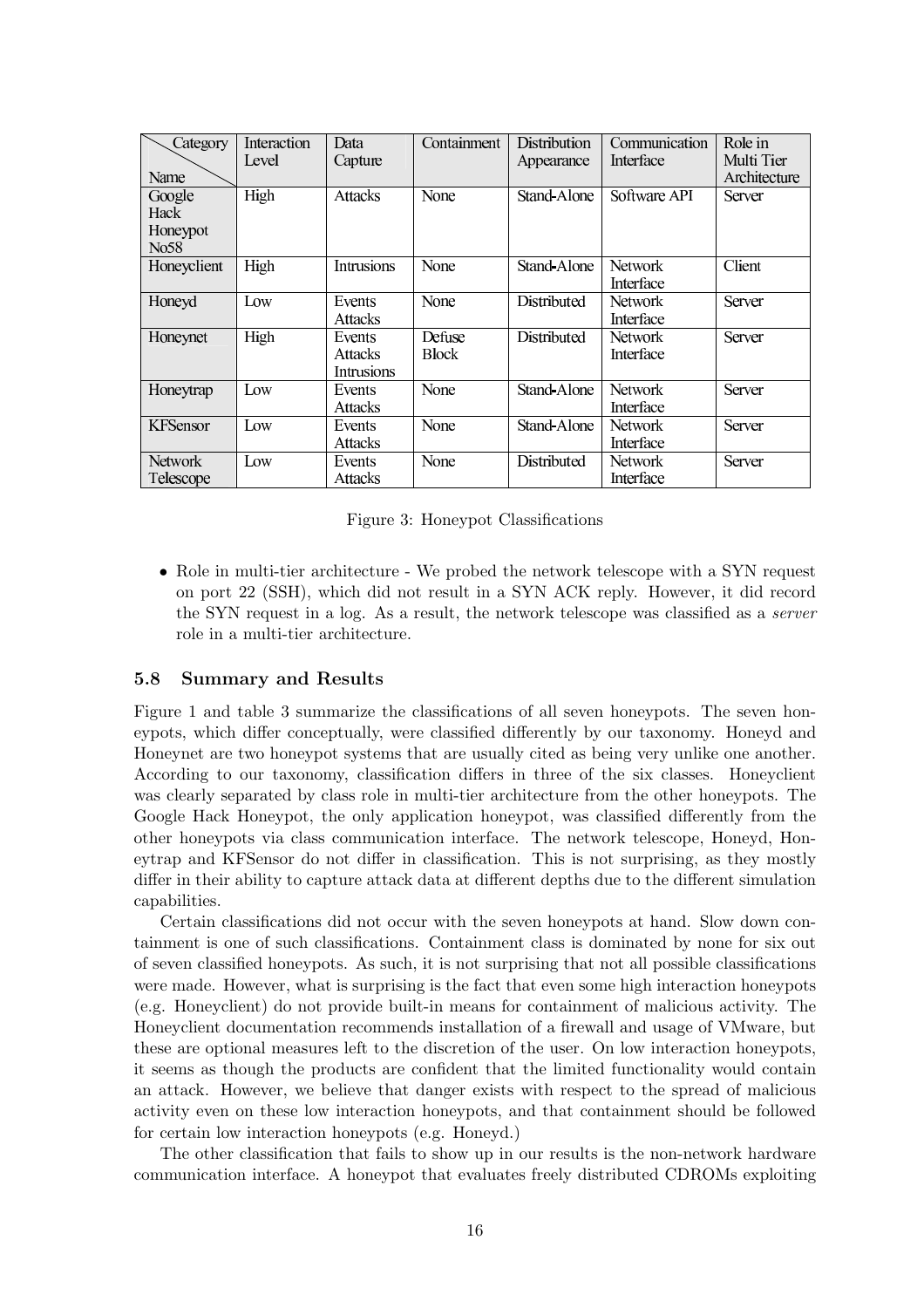the autorun features to install malicious code (e.g. the Sony Rootkit) could be a honeypot with such a communication interface classification. Such a system might not appear in our list due to our failure to include such a honeypot in our taxonomy. However, a search has not resulted in any honeypot products of this kind. This might be because there is no need for such a device or because it could be easily custom built.

The Honeyclient classification warrants some further examination. As one takes this classification and varies the values for certain classes, one could infer client honeypot technologies that do not exist today, but could be valuable in the search of malicious servers. In particular, we believe a low-interaction honeypot would be of value in such a quest. Instead of having a fully functional client with a full operating system interacting with potentially malicious servers, one could imagine a lightweight, simulated client crawling the web for malicious servers. The responses could be examined with client side intrusion detection signatures. While such a setup would increase speed, it potentially reduces the ability of a low interaction client honeypot to detect attacks. This might be an acceptable tradeoff depending on the circumstances. Further, a distributed client honeypot would be worth exploring. Distribution seems to be accepted practice to increase effectiveness of honeypot servers, and might also be applicable to client honeypots. We expect to see such systems appearing in the future.

# 6 Discussion

In this section, we present some of the issues we encountered during the development of this taxonomy and the subsequent classification of the seven honeypots as well as our reasoning the decisions we made around these issues. The first issue we encountered was to find a precise definition and classification method for low and high interaction level. It is understood that a honeypot with emulated services is classified as a low interaction honeypot and a honeypot with real services is classified as a high interaction honeypot. However, classification can become difficult as an emulated service can behave identical to a real service. We have decided that if differentiation is not possible, it is irrelevant whether the service is emulated as the interaction of the honeypot with the attacker is identical. As such, we would classify such a system as a high interaction honeypot despite it being composed of emulated services. Google Hack Honeypot No.58 is an example of such a classification as we were unable to discern the difference of a real password list from an emulated password list.

Configuration dependency was the second issue we encountered during the classification of the seven honeypots. Classification of software, in general, is very dependent on the configuration of the software as it tends to drive its functionality. A flexible system, such as KFSensor, can be configured in a way it can be classified in one way (for example with a native server, it could be classified as a high interaction honeypot) or the other (for example with simple banners, it would be classified as a low interaction honeypot). If we would account for all configurations of a honeypot, it would lead to a classification that would make it difficult to differentiate honeypots and draw conclusions, identify gaps, and generalizations about honeypots. For example, the KFSensor would be classified as a high interaction and low interaction honeypot. As such, we have decided to configure the honeypot in a particular typical way and perform the classification on this particular configuration. We document this configuration to enable taxonomist to repeat the presented classification of the honeypots. It also allows taxonomist to add additional classifications of identical honeypots with different configurations.

Values of classes that seem to supersede each other was the third issue we encountered. For example, the distribution appearance class value distributed seems to supersede the value of stand-alone as a distributed honeypot could function as a stand-alone honeypot. We have addressed this issue by definition of the typical honeypot configuration. The resulting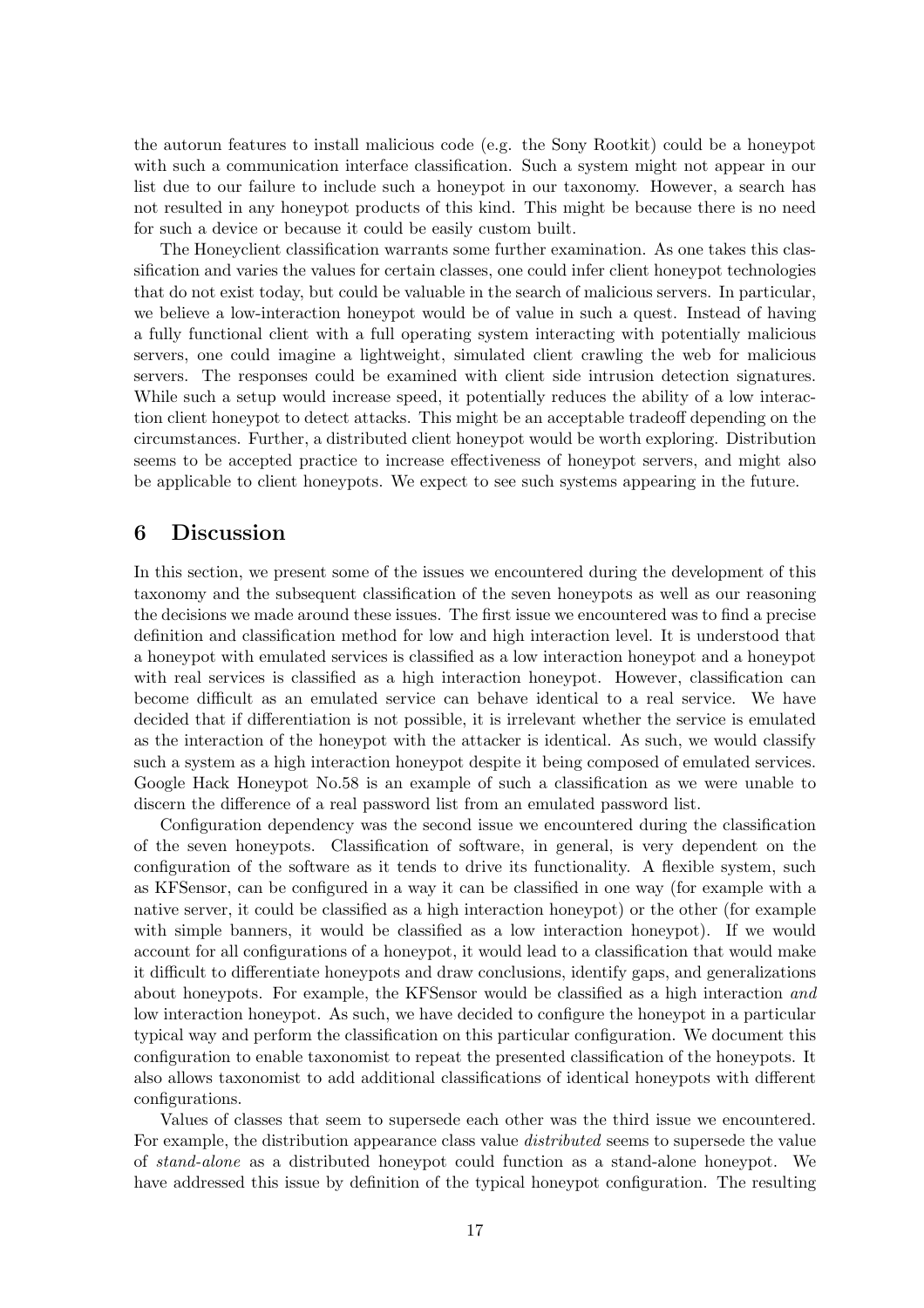classification is unambiguous.

# 7 Conclusion

In this paper, we have developed a taxonomy for honeypots. Our taxonomy adheres to the characteristics outlined by Lindquist et al and Krsul. We described a methodology for classification that can be followed by each taxonomist in an objective, repeatable, and deterministic way. We believe the descriptions of the classes and their values are comprehensible and conform to common honeypot terminology. We have classified seven honeypots with the taxonomy and gained insight into some of the functional gaps that are currently presented by the existing honeypot technologies. Our taxonomy, therefore, has widened our insight of honeypots, which should lead to further exciting research in the field.

# 8 Future Work

Thus far, we have only classified seven honeypots with the developed taxonomy. Future research will concentrate on expanding classifications to include additional honeypot technology. We expect to gain further insights into honeypot technology from this work. Further, we acknowledge that the current classification scheme is a flat structure and does not allow for distinguishable classifications of certain groups of honeypots. This becomes particularly apparent when examining the classification of the four low interaction honeypots KFSensor, Honeyd, Honeytrap and the network telescope, which were classified identically. While conceptually, these honeypots are similar, we believe further subclasses can be developed that allow to classify differentiating characteristics of these honeypots. Future work aims at collecting additional data to expand the taxonomy in such a way.

# References

- [1] Back Officer Friendly. Available from http://www.nfr.com/resource/backOfficer. php; accessed on 6 June 2006.
- [2] KFSensor Advanced Windows Honeypot Server, Version 4.2. Available from http: //www.keyfocus.net/kfsensor/; accessed on 10 July 2006.
- [3] NetFacade. Available from http://www22.verizon.com/fns/solutions/netsec/ netsec\_netfacade.html; accessed on 2 June 2006.
- [4] The Metasploit Framework, Version 2.6. Available from http://www.metasploit.org; accessed on 13 July 2006.
- [5] CyberCop Sting, 1999.
- [6] Honeywall CDROM Eyeore, 2003. Available from http://project.honeynet.org/ tools/cdrom/eeyore/download.html; accessed 6 July 2006.
- [7] The Google Hack Honeypot, 2005. Available from http://ghh.sourceforge.net/; accessed on 5 May 2006.
- [8] Axelsson, S. Intrusion Detection Systems: A Survey and Taxonomy. Technical Report 99-15, Chalmers University, 2000.